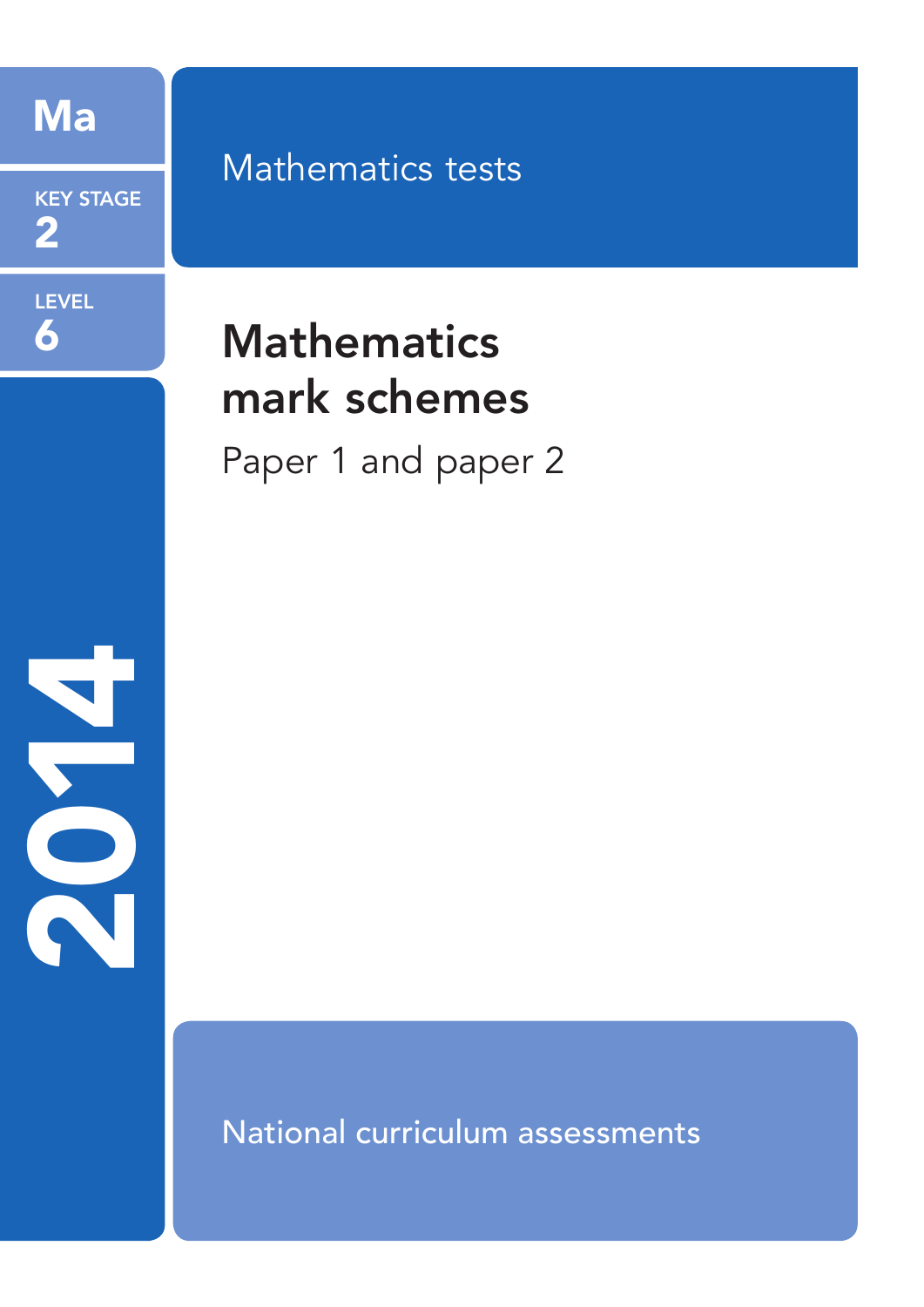[BLANK PAGE]

This page is intentionally blank.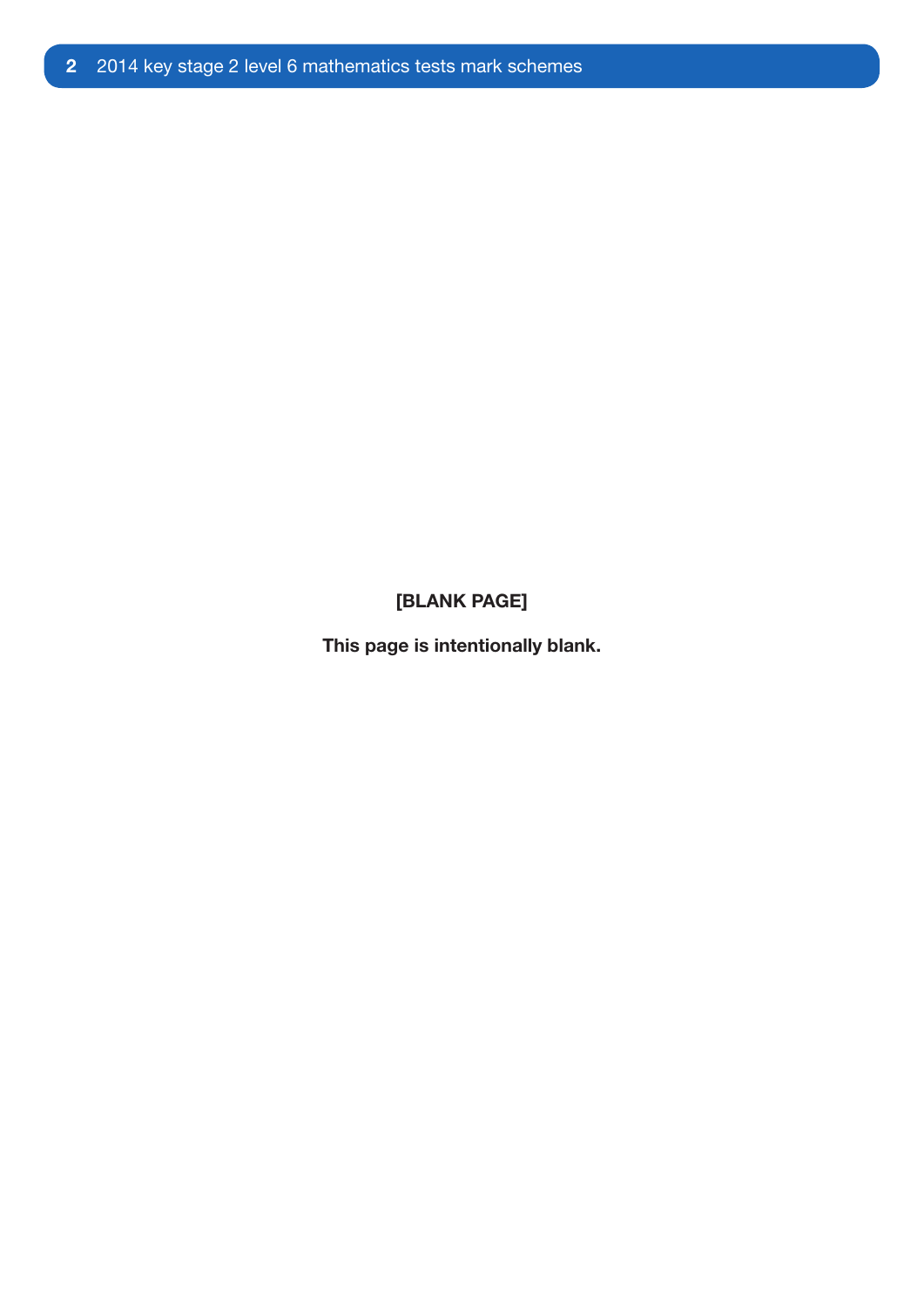# Introduction

The Standards and Testing Agency (STA) is responsible for the development and delivery of statutory tests and assessments. The STA is an executive agency of the Department for Education (DfE).

This booklet contains the mark schemes for the assessment of level 6 mathematics. Level threshold tables will be available at www.education.gov.uk/ks2 from Tuesday 8 July, 2014.

The level 6 mathematics test is made up of two papers and contains a total of 50 marks.

Paper 1: non-calculator paper (26 marks) Paper 2: calculator paper (24 marks)

There is no mental mathematics paper in the level 6 test.

As in previous years, external markers will mark the key stage 2 national curriculum tests. The mark schemes are made available to teachers after the tests have been taken.

The mark schemes were written and developed alongside the questions. Children's responses from trialling have been added as examples to the mark schemes to ensure they reflect how children respond to the questions. The mark schemes indicate the criteria on which judgements should be made. In applying these principles, markers use professional judgement based on the training they have received.

A number of questions in both papers contain elements of using and applying mathematics. These are not referenced explicitly in the mark scheme.

#### The mathematics test mark schemes

The marking information for each question is set out in the form of tables, which start on page 10 of this booklet.

The 'Question' column on the left-hand side of each table provides a quick reference to the question number and the question part.

The 'Requirement' column may include two types of information:

- a statement of the requirements for the award of each mark, with an indication of whether credit can be given for correct working; and
- • examples of some different types of correct response.

The 'Mark' column indicates the total number of marks available for each question part.

The 'Additional guidance' column indicates alternative acceptable responses, and provides details of specific types of response that are unacceptable. Other guidance, such as the range of acceptable answers, is provided as necessary. The '!' is used to indicate responses that are not presented conventionally but are awarded one or more marks in recognition of children's mathematical understanding at this age.

#### Applying the mark schemes

To ensure consistency of marking, the most frequent queries about applying the mark schemes are listed on pages 4 and 5 along with the action the marker will take. This is followed by further guidance on pages 6 and 7 relating to the marking of questions that involve money, time and other measures. Specific guidance on marking responses involving coordinates, probability and algebra is given on pages 8 and 9. Unless otherwise specified in the mark schemes, markers will apply these guidelines in all cases.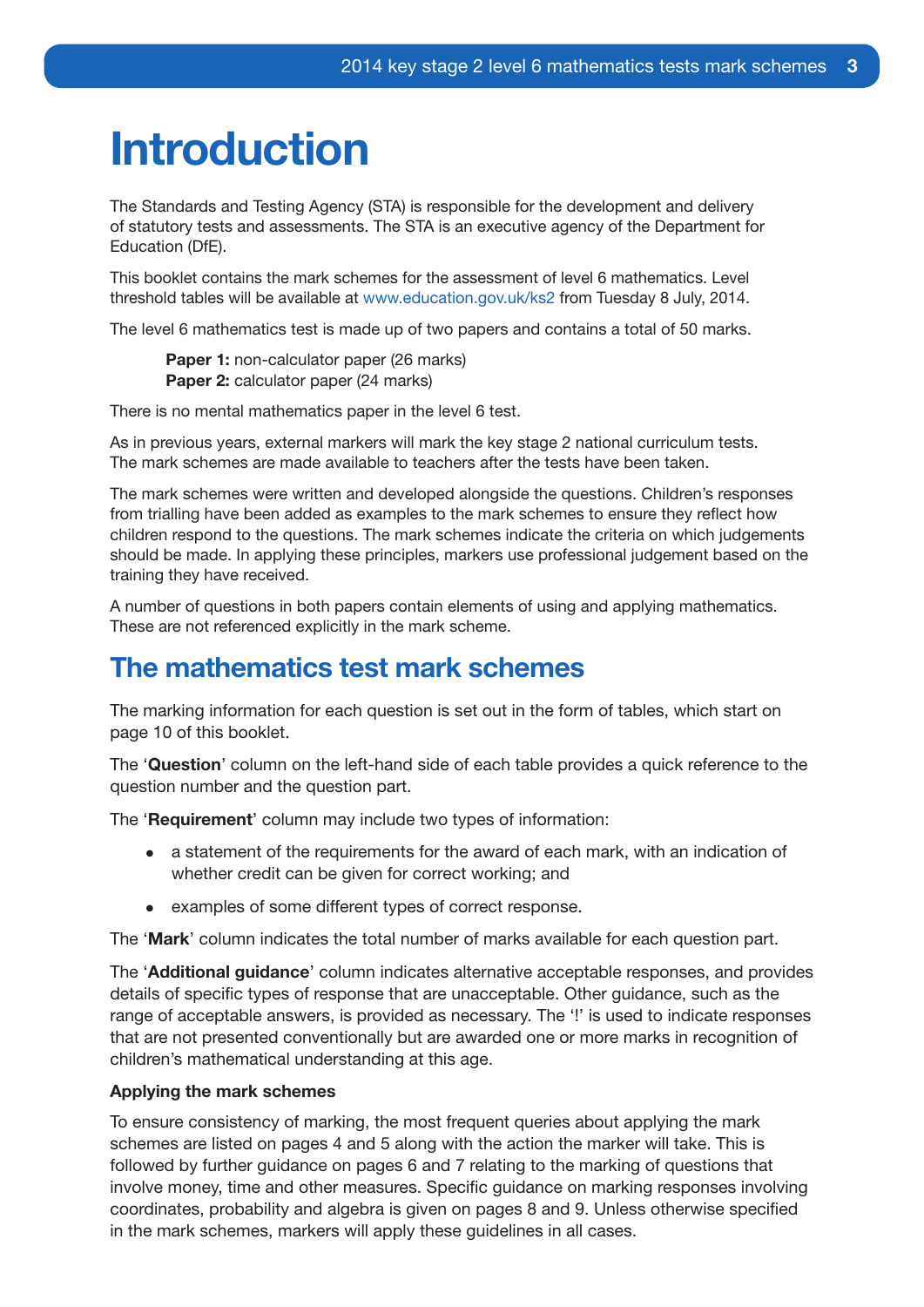## General guidance in marking the level 6 mathematics tests

| What if                                                                                                 | <b>Marking procedure</b>                                                                                                                                                                                                                                                                                                                                                                                                                                                                                                      |  |
|---------------------------------------------------------------------------------------------------------|-------------------------------------------------------------------------------------------------------------------------------------------------------------------------------------------------------------------------------------------------------------------------------------------------------------------------------------------------------------------------------------------------------------------------------------------------------------------------------------------------------------------------------|--|
| The child's response is numerically<br>or algebraically equivalent to the<br>answer in the mark scheme. | Markers will award the mark unless the mark scheme states otherwise.                                                                                                                                                                                                                                                                                                                                                                                                                                                          |  |
| The child's response does<br>not match closely any of the<br>examples given.                            | Markers will use their judgement in deciding whether the response corresponds with<br>the statement of the requirements given in the 'Requirement' column. Reference will<br>also be made to the 'Additional guidance' column and, if there is still uncertainty,<br>markers will contact the supervising marker.                                                                                                                                                                                                             |  |
| The child has responded<br>in a non-standard way.                                                       | Calculations, formulae and written responses do not have to be set out in any<br>particular format. Children may provide evidence in any form as long as its meaning<br>can be understood. Diagrams, symbols or words are acceptable for explanations<br>or for indicating a response. Any correct method of setting out working, however<br>idiosyncratic, will be accepted.                                                                                                                                                 |  |
| There appears to be a misreading<br>affecting the working.                                              | This is when the child misreads the information given in the question and uses different<br>information without altering the original intention or difficulty level of the question. For<br>each misread that occurs, one mark only will be deducted.                                                                                                                                                                                                                                                                         |  |
| No answer is given in the expected<br>place, but the correct answer is<br>given elsewhere.              | Where a child has shown understanding of the question, the mark(s) will be given.<br>In particular, where a word or number response is expected, a child may meet the<br>requirement by annotating a graph or labelling a diagram elsewhere in the question.                                                                                                                                                                                                                                                                  |  |
| The child's answer is correct, but<br>the wrong working is shown.                                       | A correct response will always be marked as correct.                                                                                                                                                                                                                                                                                                                                                                                                                                                                          |  |
| The response in the answer box is<br>wrong, but the correct answer is<br>shown in the working.          | Where appropriate, detailed guidance<br>will be given in the mark schemes, which<br>markers will follow. If no guidance is<br>given, markers will examine each case to<br>decide whether:<br>• the incorrect answer is due to a<br>If so, the mark will be awarded.<br>transcription error<br>• the child has continued to<br>If so, the mark will be awarded.<br>give redundant extra working<br>which does not contradict work<br>already done<br>• the child has continued to give<br>If so, the mark will not be awarded. |  |
|                                                                                                         | redundant extra working which<br>does contradict work already<br>done.                                                                                                                                                                                                                                                                                                                                                                                                                                                        |  |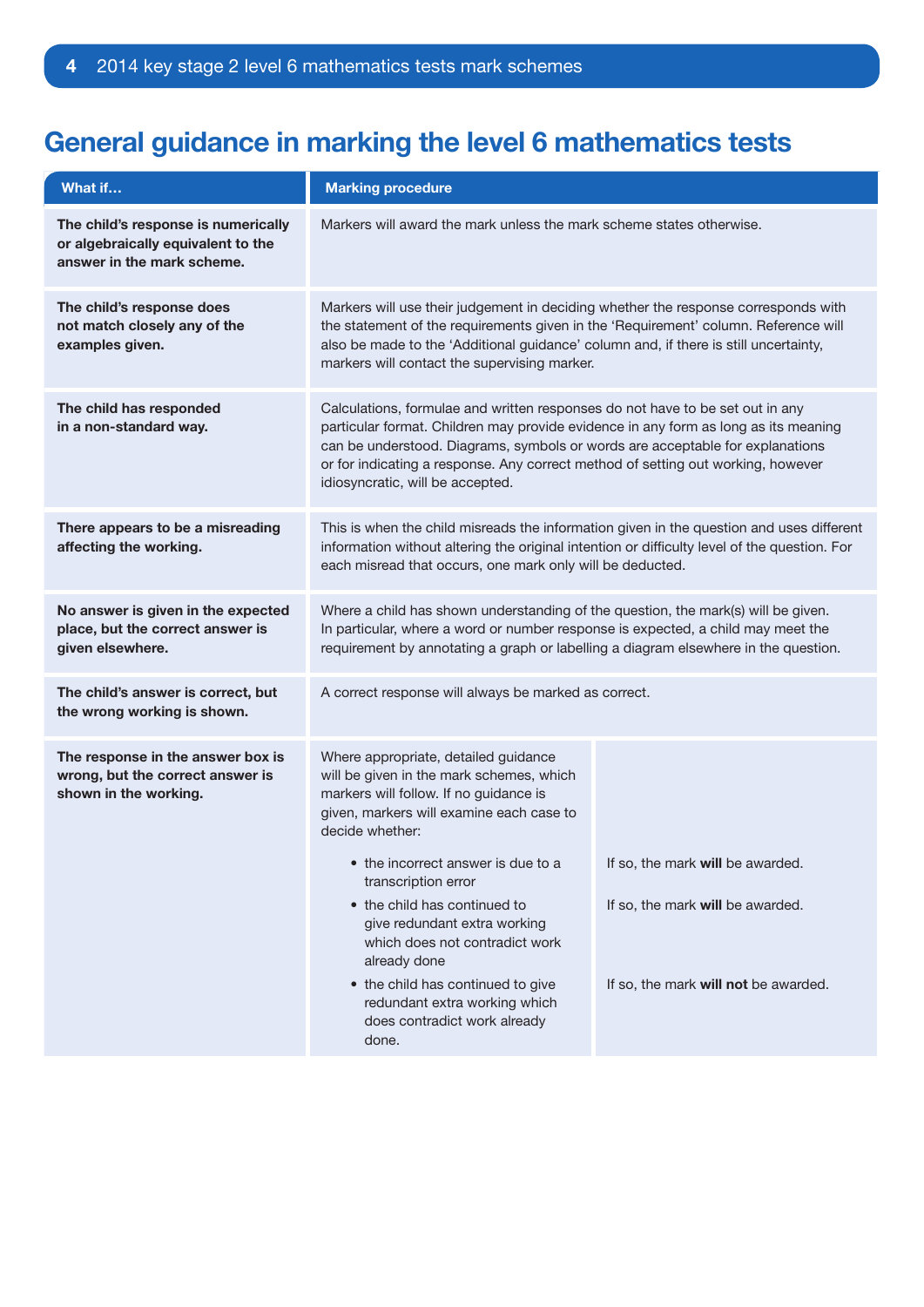| What if                                                                                                     | <b>Marking procedure</b>                                                                                                                                                                                                                                      |  |  |
|-------------------------------------------------------------------------------------------------------------|---------------------------------------------------------------------------------------------------------------------------------------------------------------------------------------------------------------------------------------------------------------|--|--|
| The correct response has been<br>crossed out and not replaced.                                              | Any legible crossed-out work that has not been replaced will be marked according to<br>the mark scheme. If the work is replaced, then crossed-out work will not be considered.                                                                                |  |  |
| More than one answer is given.                                                                              | If all answers are correct (or a range of answers is given, all of which are correct),<br>the mark will be awarded unless prohibited by the mark scheme. If both correct and<br>incorrect responses are given, no mark will be awarded.                       |  |  |
| The answer is correct but, in a later<br>part of the question, the child has<br>contradicted this response. | A mark given for one part will not be disallowed for working or answers given in a<br>different part, unless the mark scheme specifically states otherwise.                                                                                                   |  |  |
| The child has drawn lines which do<br>not meet at the correct point.                                        | Markers will interpret the phrase 'slight inaccuracies in drawing' to mean 'within or on a<br>circle of radius 2mm with its centre at the correct point'.<br>within the circle<br>on the circle<br>outside the circle<br>accepted<br>accepted<br>not accepted |  |  |

#### Recording marks awarded

Marking will take place on screen with markers viewing scanned images of children's scripts. Marks should be input on screen in accordance with the guidance given on the use of the on-screen marking software.

For multiple-mark questions, markers will record the award of 3, 2, 1 or 0 as appropriate, according to the mark-scheme criteria. There will be provision in the software to record questions not attempted (N/A: not attempted).

The software will aggregate mark totals automatically.

Further details on recording marks and the use of the on-screen system will be given at marker training.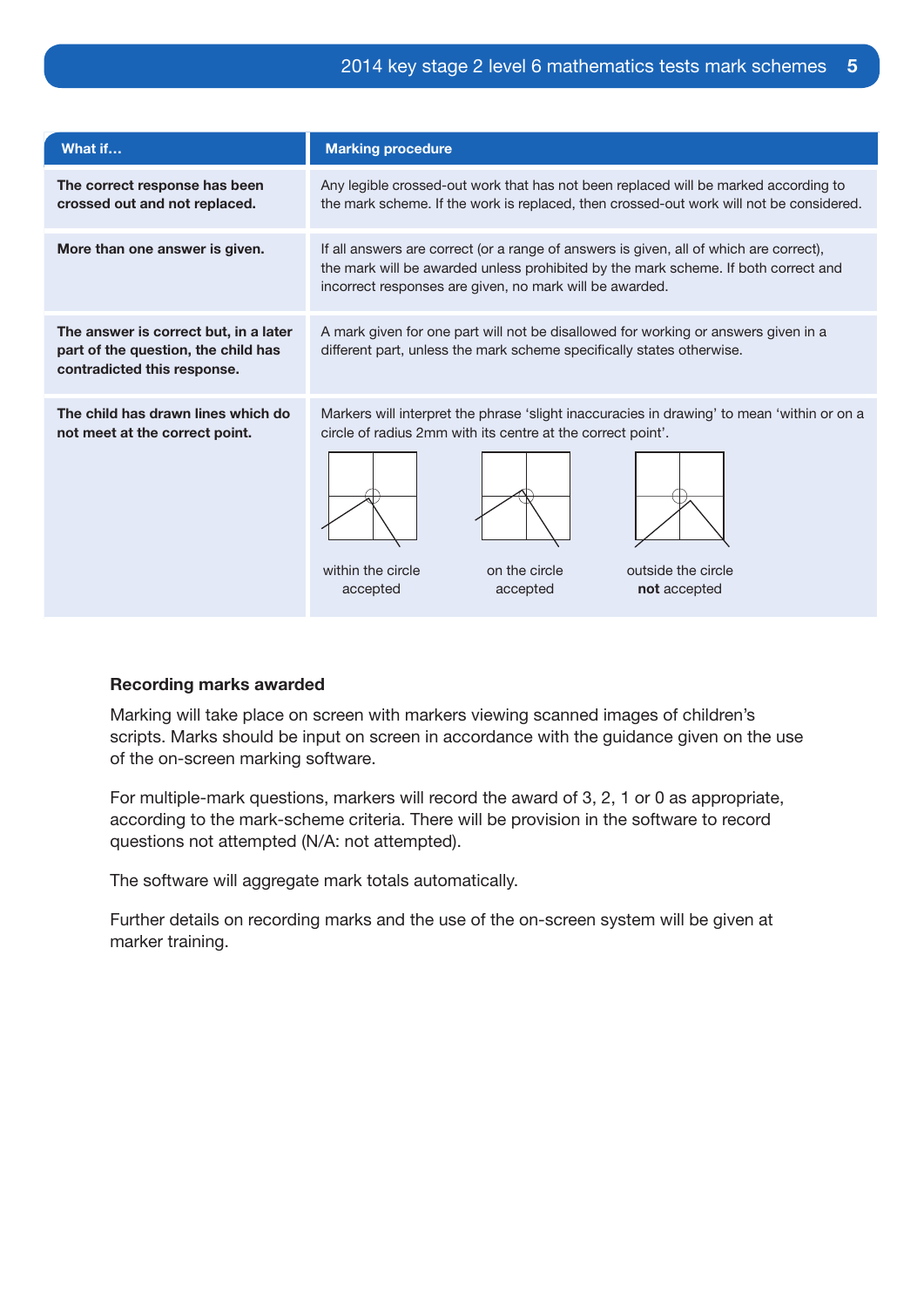# Marking specific types of question: summary of additional guidance

#### Responses involving money

|                                                                                | <b>Accept</b>                                                                                                                                                                                                                             | Do not accept                                                                                                                                                                            |
|--------------------------------------------------------------------------------|-------------------------------------------------------------------------------------------------------------------------------------------------------------------------------------------------------------------------------------------|------------------------------------------------------------------------------------------------------------------------------------------------------------------------------------------|
| Where the £ sign<br>is given<br>for example: £3.20, £7<br>$\pmb{\mathfrak{L}}$ | £7<br>£3.20<br>£7.00<br>Any unambiguous indication of the correct<br>amount, eg:<br>£3.20p<br>£3 20 pence<br>£3 20<br>£3,20<br>£3-20<br>£3:20                                                                                             | Incorrect placement of pounds or pence, eg:<br>£320<br>£320p<br>Incorrect placement of decimal point or<br>incorrect use or omission of 0, eg:<br>£3.2<br>£3 200<br>£320<br>$E3 - 2 - 0$ |
| Where the p sign<br>is given<br>for example: 40p<br>p                          | 40 <sub>p</sub><br>Any unambiguous indication of the correct<br>amount, eg:<br>£0.40p                                                                                                                                                     | Incorrect or ambiguous use of pounds or pence,<br>eg:<br>0.40 <sub>p</sub><br>£40p                                                                                                       |
| Where no sign is given<br>for example: £3.20, 40p                              | £3.20<br>40 <sub>p</sub><br>320p<br>£0.40<br>Any unambiguous indication of the correct<br>amount, eg:<br>£3.20p<br>£0.40p<br>£3 20 pence<br>£.40p<br>£3 20<br>£.40<br>£3,20<br>40<br>£3-20<br>0.40<br>£3:20<br>3.20<br>320<br>3 pounds 20 | Incorrect or ambiguous use of pounds or pence,<br>eg:<br>£320<br>£40<br>£320p<br>£40p<br>£3.2<br>0.4<br>3.20p<br>0.40 <sub>p</sub>                                                       |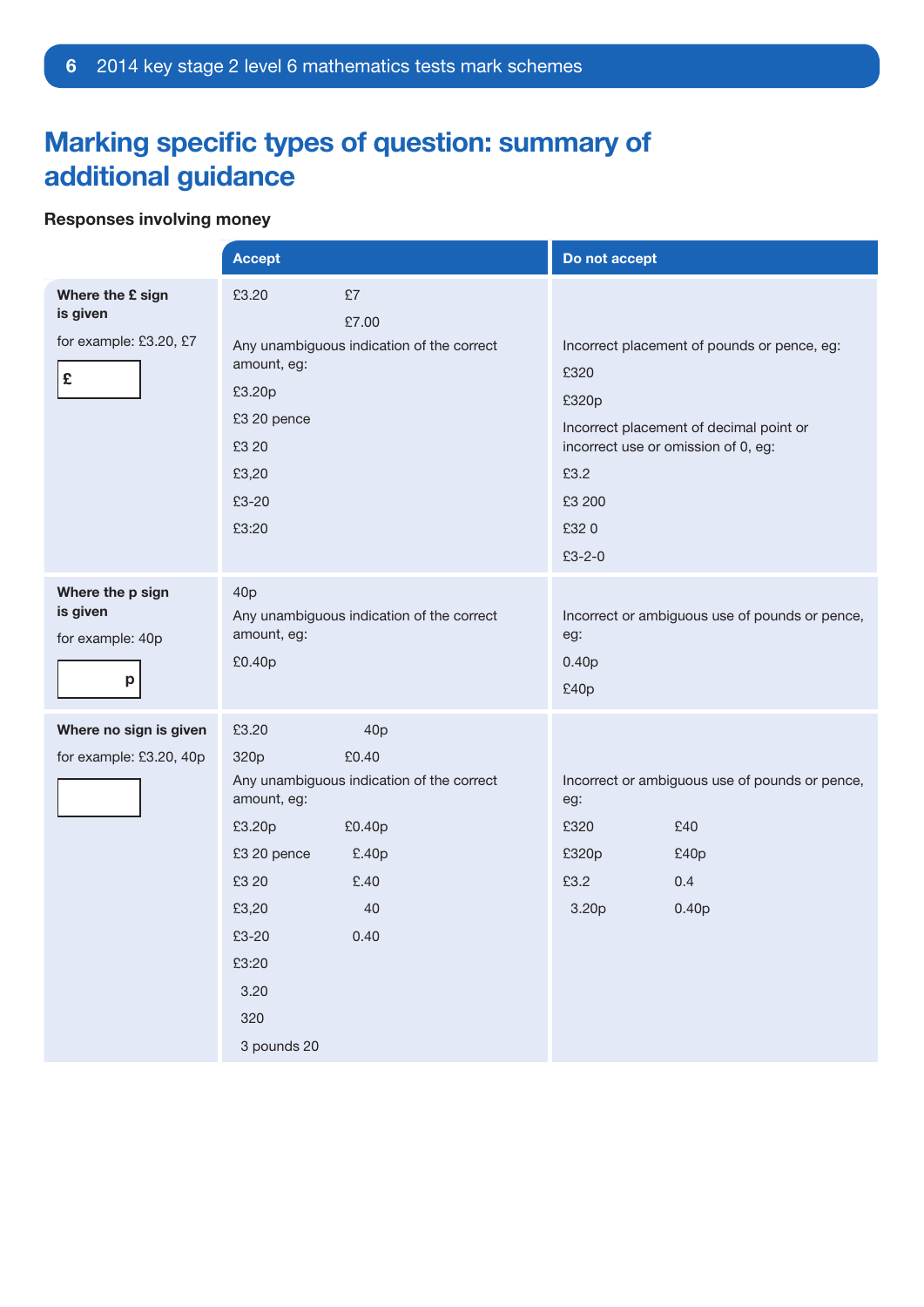#### Responses involving time

|                    | <b>Accept</b>                                                                    | Do not accept                                 |
|--------------------|----------------------------------------------------------------------------------|-----------------------------------------------|
| A time interval    | 2 hours 30 minutes                                                               |                                               |
| for example:       | Any unambiguous, correct indication, eg:                                         | Incorrect or ambiguous time interval, eg:     |
| 2 hours 30 minutes | $2\frac{1}{2}$ hours                                                             | 2.30                                          |
|                    | 2.5 hours                                                                        | $2 - 30$                                      |
|                    | 2h 30                                                                            | 2,30                                          |
|                    | 2h 30 min                                                                        | 230                                           |
|                    | 2 3 0                                                                            | 2.3                                           |
|                    | 150 minutes                                                                      | 2.3 hours                                     |
|                    | 150                                                                              | 2.3h                                          |
|                    | Digital electronic time, ie:                                                     | 2h <sub>3</sub>                               |
|                    | 2:30                                                                             | 2.30 min                                      |
| A specific time    | 8:40am                                                                           |                                               |
| for example:       | 8:40                                                                             |                                               |
| 8:40am, 17:20      | twenty to nine                                                                   |                                               |
|                    | Any unambiguous, correct indication, eg:                                         | Incorrect time, eg:                           |
|                    | 08.40                                                                            | 8.4am                                         |
|                    | 8.40                                                                             | 8.40pm                                        |
|                    | 0840                                                                             | Incorrect placement of separators, spaces etc |
|                    | 8 4 0                                                                            | or incorrect use or omission of 0, eg:        |
|                    | $8 - 40$                                                                         | 840                                           |
|                    | 8,40                                                                             | 8:4:0                                         |
|                    |                                                                                  | 8.4                                           |
|                    | Unambiguous change to 12- or 24-hour clock,<br>eg:<br>17:20 as 5:20pm or 17:20pm | 084                                           |
|                    |                                                                                  |                                               |

#### Responses involving measures

|                                                                     | Accept,                                                                                                              | Do not accept                                      |
|---------------------------------------------------------------------|----------------------------------------------------------------------------------------------------------------------|----------------------------------------------------|
| Where units are given<br>(eg: kg, m, l)<br>for example: 8.6kg<br>kg | 8.6 <sub>kg</sub><br>Any unambiguous indication of the correct<br>measurement, eg:<br>8.60kg<br>8.6000kg<br>8kg 600g | Incorrect or ambiguous use of units, eg:<br>8600kg |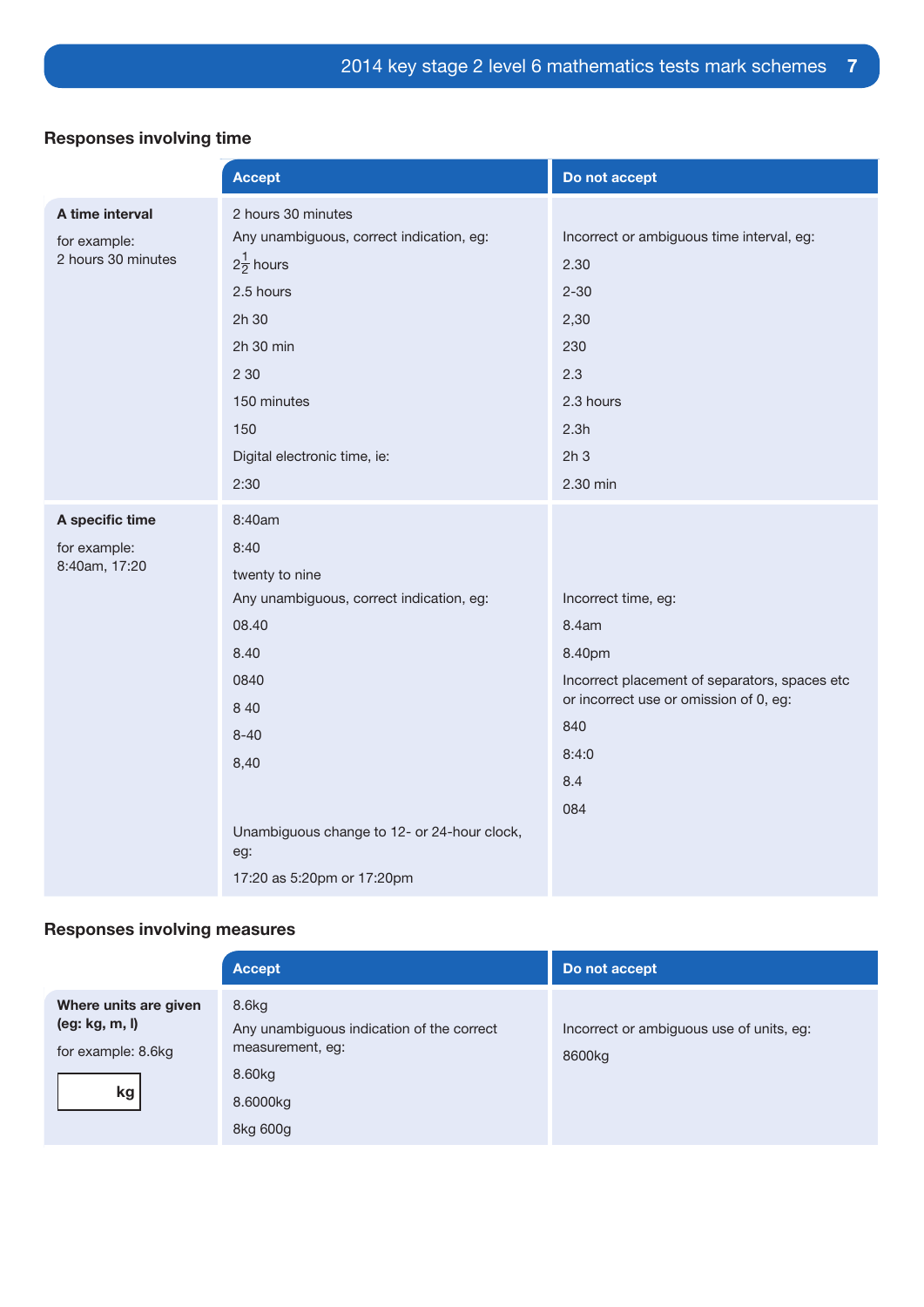#### Responses involving coordinates

|                                                                     | <b>Accept</b>                                                                                       | Do not accept                                                                                                   |
|---------------------------------------------------------------------|-----------------------------------------------------------------------------------------------------|-----------------------------------------------------------------------------------------------------------------|
| <b>Responses involving</b><br>coordinates<br>for example:<br>(5, 7) | Unconventional notation, eg:<br>(05, 07)<br>(five, seven)<br>$x \, y$<br>(5, 7)<br>$(x = 5, y = 7)$ | Incorrect or ambiguous notation, eg:<br>(7, 5)<br>y x<br>(7, 5)<br>(5x, 7y)<br>$(5^x, 7^y)$<br>$(x - 5, y - 7)$ |

#### Responses involving probability

|                                                                                                                                                   | <b>Accept</b>                                                                                                                                                                                                                                                             | Do not accept                                                                                                                                                                                                                                                                                                                                                                                                                                                                                                                                                                                                                                                                                                                                                         |
|---------------------------------------------------------------------------------------------------------------------------------------------------|---------------------------------------------------------------------------------------------------------------------------------------------------------------------------------------------------------------------------------------------------------------------------|-----------------------------------------------------------------------------------------------------------------------------------------------------------------------------------------------------------------------------------------------------------------------------------------------------------------------------------------------------------------------------------------------------------------------------------------------------------------------------------------------------------------------------------------------------------------------------------------------------------------------------------------------------------------------------------------------------------------------------------------------------------------------|
| A numerical<br>probability should be<br>expressed as<br>a decimal, fraction or<br>percentage only<br>for example:<br>$\frac{7}{10}$<br>70%<br>0.7 | Equivalent decimals, fractions and percentages,<br>eg:<br>0.7000<br>$\frac{70}{100}$<br>$\frac{35}{50}$<br>70.0%                                                                                                                                                          | The following categories should not be credited<br>if given as the final answer to a question.<br>However, in a multiple-mark question, sight<br>of these can be awarded partial credit in an<br>otherwise correct method.<br>L<br>Probability that is incorrectly expressed,<br>eg:<br>7 in 10<br>7 over 10<br>7 out of 10<br>7 from 10<br>I.<br>Fraction with non-integers in the numerator<br>and/or denominator.<br>L<br>Probability expressed as a percentage<br>without a percentage sign.<br>Ŧ.<br>Probability expressed as a ratio, eg:<br>7:10, 7:3, 7 to 10<br>In a multiple-part question, do not award the<br>mark for the first occurrence of each category<br>if unaccompanied by an acceptable response;<br>award the mark for subsequent occurrences. |
|                                                                                                                                                   | A probability correctly expressed in one<br>acceptable form, which is then incorrectly<br>converted or incorrectly expressed, but is less<br>than one and greater than zero, eg:<br>$\frac{70}{100} = \frac{18}{25}$<br>$\frac{70}{100}$ = 7%<br>$\frac{70}{100}$ is 7:10 |                                                                                                                                                                                                                                                                                                                                                                                                                                                                                                                                                                                                                                                                                                                                                                       |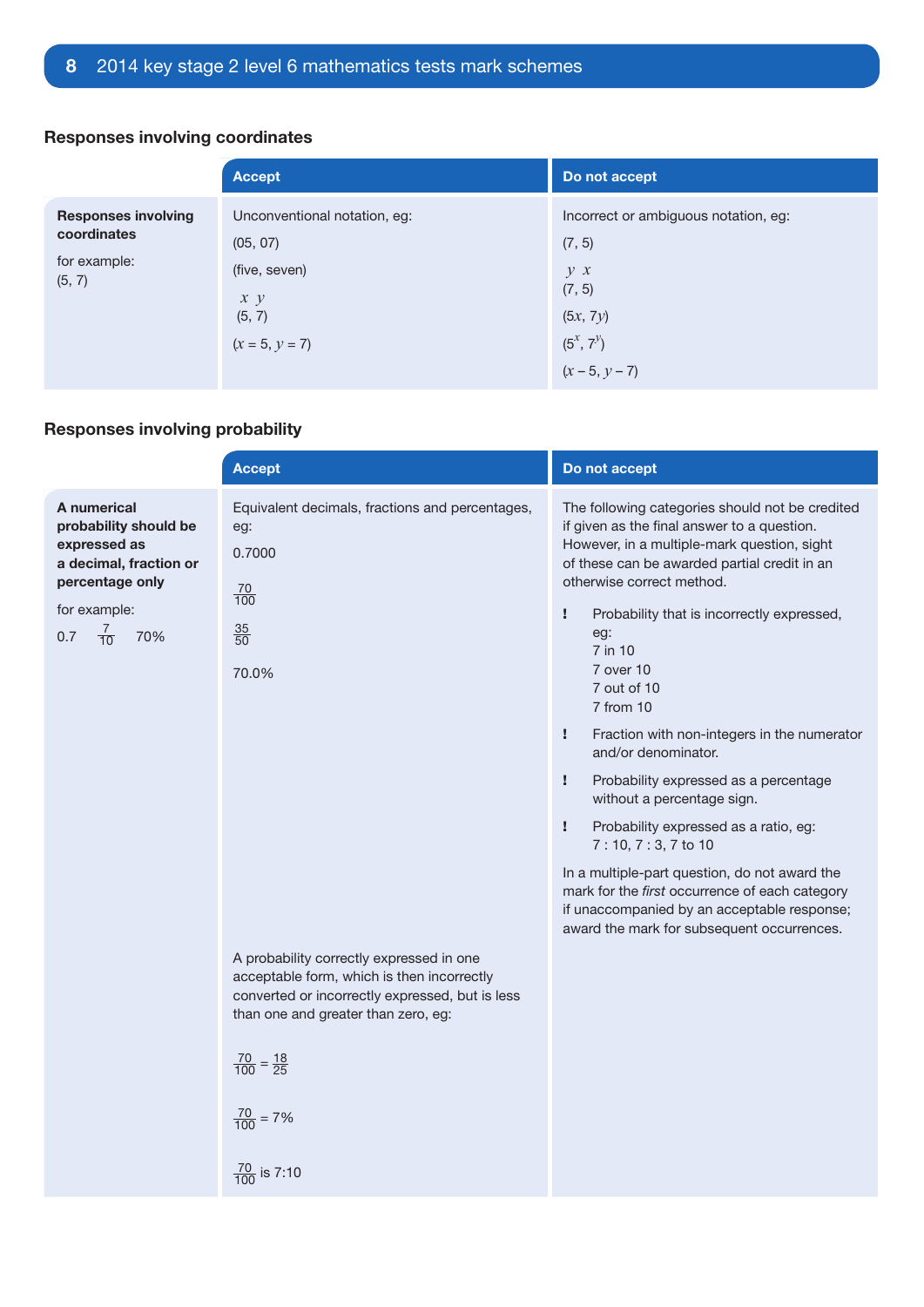#### Responses involving algebra

|                                                                                                             | <b>Accept</b>                                                                                                                 | Do not accept                                                                                                                                                                                                                                                                                                                                                                                                                                                                                                                                                                                                                                                                                                                                                                                                                                                                                                                                                                                              |
|-------------------------------------------------------------------------------------------------------------|-------------------------------------------------------------------------------------------------------------------------------|------------------------------------------------------------------------------------------------------------------------------------------------------------------------------------------------------------------------------------------------------------------------------------------------------------------------------------------------------------------------------------------------------------------------------------------------------------------------------------------------------------------------------------------------------------------------------------------------------------------------------------------------------------------------------------------------------------------------------------------------------------------------------------------------------------------------------------------------------------------------------------------------------------------------------------------------------------------------------------------------------------|
| <b>Responses involving</b><br>algebra<br>for example:<br>$2 + n$<br>$n + 2$<br>2n<br>$\frac{n}{2}$<br>$n^2$ | Unambiguous use of a different case or variable,<br>eg:<br>$N$ used for $n$<br>$x$ used for $n$                               | I.<br>Unconventional notation, eg:<br>$n \times 2$ , or $2 \times n$ , or $n2$ , or $n + n$ for $2n$<br>$n \times n$ for $n^2$<br>$n \div 2$ , for $\frac{n}{2}$ or $\frac{1}{2}n$<br>$2 + 1n$ for $2 + n$<br>$2 + 0n$ for 2<br>Within a question that demands simplification,<br>do not accept unconventional notation as part of<br>a final answer involving algebra. Accept within a<br>method when awarding partial credit, or within an<br>explanation or general working.<br>Embedded values given when solving<br>Х<br>equations (since this provides insufficient<br>indication that the child recognises the answer<br>within the equation), eg:<br>in solving $3x + 2 = 32$ ,<br>$3 \times 10 + 2 = 32$ for $x = 10$<br>To avoid penalising the two types of error below<br>more than once within each question, do not award<br>the mark for the first occurrence of each type within<br>each question. Where a question carries more than<br>one mark, only the final mark should be withheld. |
|                                                                                                             | Words used to precede or follow equations or<br>expressions, eg:<br>$t = n + 2$ tiles, or tiles = $t = n + 2$ for $t = n + 2$ | Words or units used within equations or<br>и<br>expressions, eg:<br><i>n</i> tiles $+2$<br>$n \text{cm} + 2$<br>Do not accept the above on its own. Ignore if<br>accompanying an acceptable response.                                                                                                                                                                                                                                                                                                                                                                                                                                                                                                                                                                                                                                                                                                                                                                                                      |
|                                                                                                             | Unambiguous letters used to indicate expressions,<br>eg:<br>$t = n + 2$ for $n + 2$                                           | Ambiguous letters used to indicate<br>X<br>expressions, eg:<br>$n = n + 2$ for $n + 2$                                                                                                                                                                                                                                                                                                                                                                                                                                                                                                                                                                                                                                                                                                                                                                                                                                                                                                                     |

#### **Note**

If a child leaves the answer box empty but writes the answer elsewhere on the page, then that answer must be consistent with the units given in the answer box and the conditions listed in the general guidance section (pages 4–9).

If a child changes the unit given in the answer box, then their answer must be equivalent to the correct answer using the unit they have chosen, unless otherwise indicated in the mark scheme.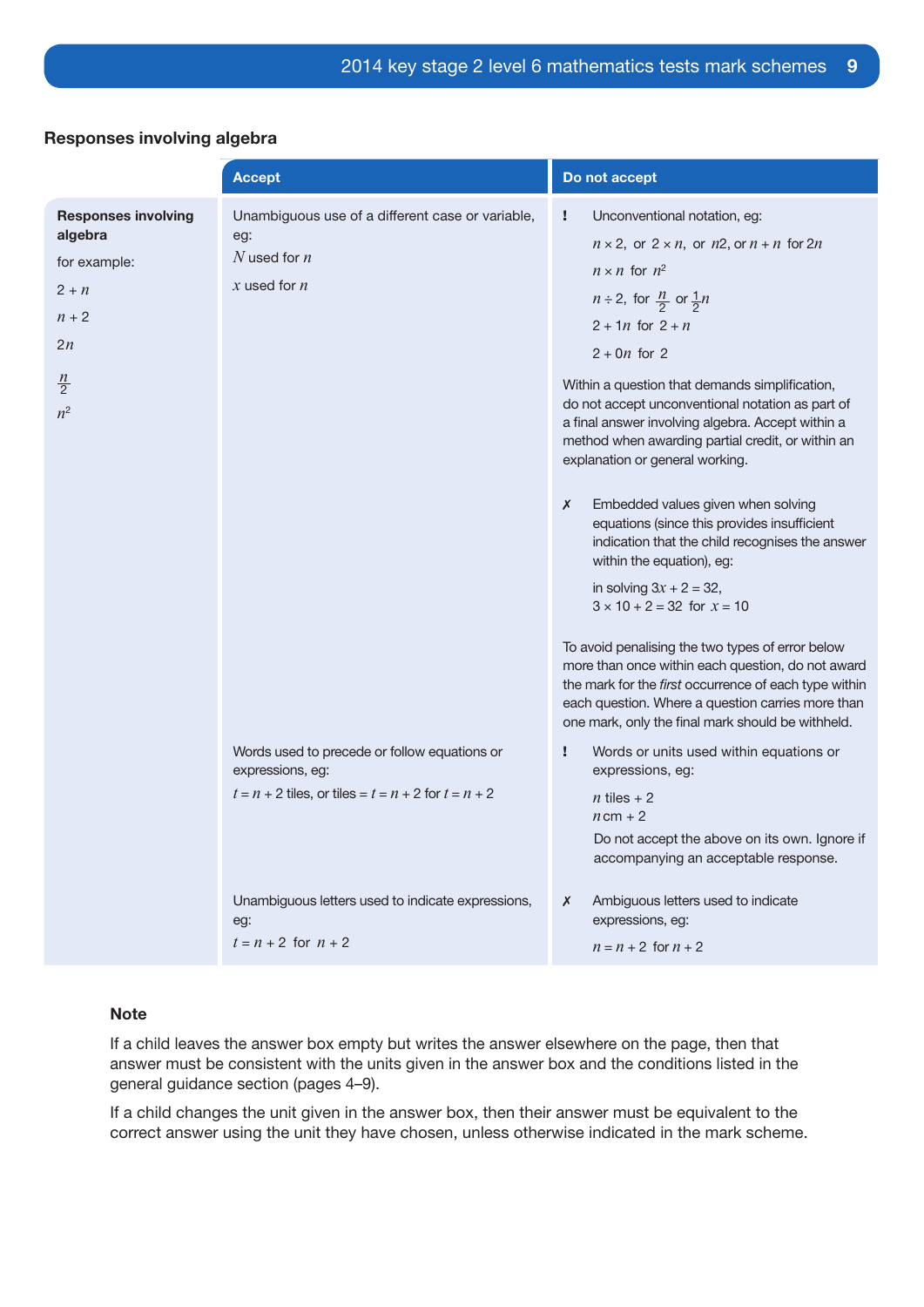| <b>Question</b> | Requirement                                                                                                                                                                                                                  | <b>Mark</b>     | <b>Additional guidance</b>                                                                                                                                                                       |
|-----------------|------------------------------------------------------------------------------------------------------------------------------------------------------------------------------------------------------------------------------|-----------------|--------------------------------------------------------------------------------------------------------------------------------------------------------------------------------------------------|
| 1a              | $\overline{4}$                                                                                                                                                                                                               | 1 <sub>m</sub>  | Algebra<br>I.<br>See guidance (page 9)                                                                                                                                                           |
| 1 <sub>b</sub>  | $\mathbf 0$                                                                                                                                                                                                                  | 1 <sub>m</sub>  |                                                                                                                                                                                                  |
| $\overline{2}$  | 6.8                                                                                                                                                                                                                          | 2m<br><b>or</b> | Accept equivalent fractions and decimals,<br>$\overline{\mathcal{L}}$<br>eg:<br>• $6\frac{4}{5}$<br>$\frac{34}{5}$                                                                               |
|                 | Shows or implies a complete, correct method, eg:<br>• $5d = 3 \times 10 + 4$<br>$5d = 34$<br>$d = 34 \div 5$<br>• $3 \times 10 = 40$ (error)<br>$40 + 4 = 44$<br>$44 \div 5 = 8.4$ (error)<br>• $30 + 4 = 34$<br>$34 \div 5$ | 1 <sub>m</sub>  | Incorrect methods, eg:<br>$\boldsymbol{x}$<br>where the perimeter of the pentagon is<br>treated as being 4cm less than the perimeter<br>of the triangle:<br>• $30 - 4 = 26$<br>$26 \div 5 = 5.2$ |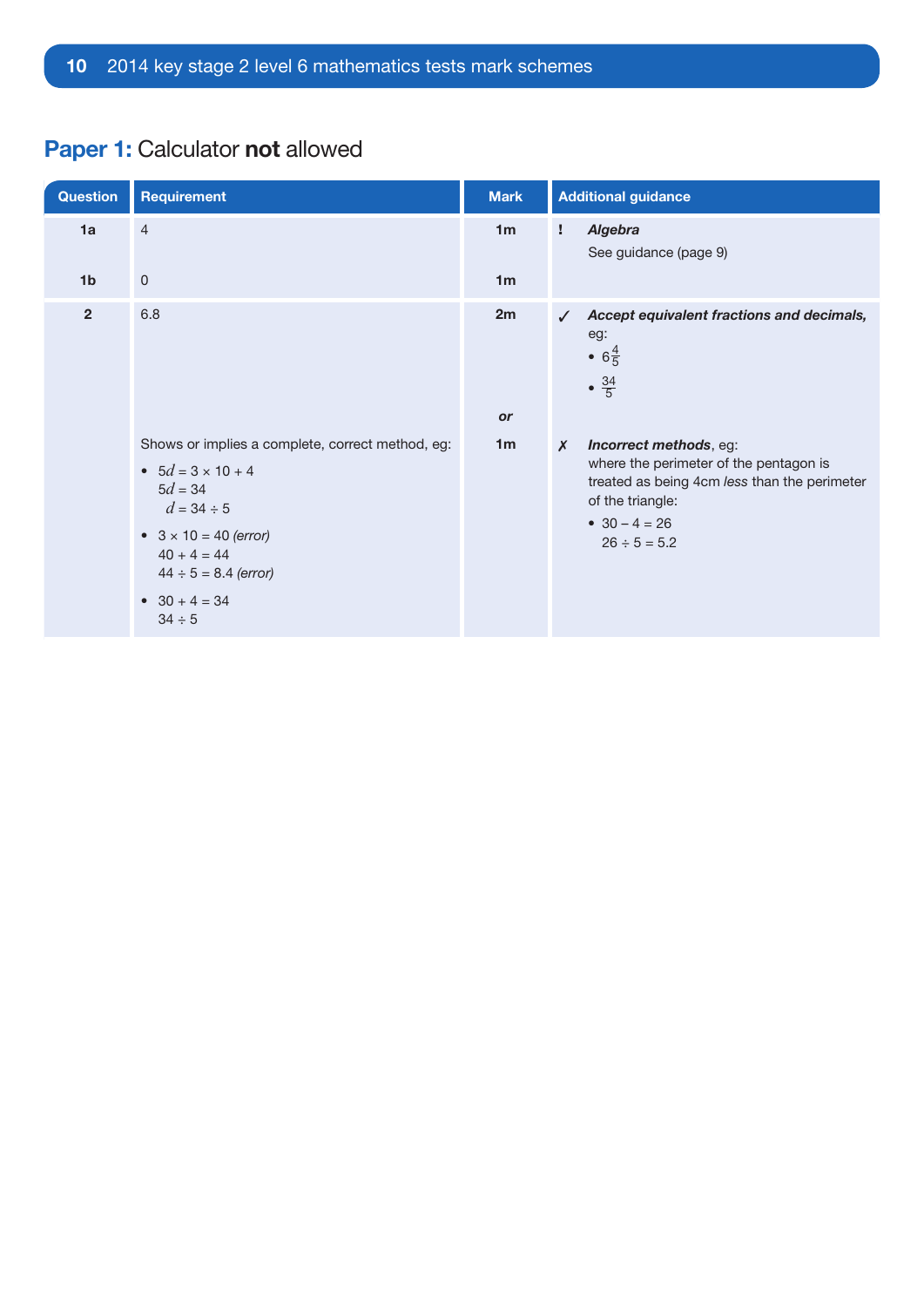| <b>Question</b> | <b>Requirement</b>                                                                                                                                                                                                                                                                                                                                                      | <b>Mark</b>    | <b>Additional guidance</b>                                                                                                                                                                                                                                                                                                                                                                                                                                                                                                                                                                                                                                                                                                                                                                                                                                                                                                                                                                                                                                  |
|-----------------|-------------------------------------------------------------------------------------------------------------------------------------------------------------------------------------------------------------------------------------------------------------------------------------------------------------------------------------------------------------------------|----------------|-------------------------------------------------------------------------------------------------------------------------------------------------------------------------------------------------------------------------------------------------------------------------------------------------------------------------------------------------------------------------------------------------------------------------------------------------------------------------------------------------------------------------------------------------------------------------------------------------------------------------------------------------------------------------------------------------------------------------------------------------------------------------------------------------------------------------------------------------------------------------------------------------------------------------------------------------------------------------------------------------------------------------------------------------------------|
| 3a              | 3                                                                                                                                                                                                                                                                                                                                                                       | 1 <sub>m</sub> |                                                                                                                                                                                                                                                                                                                                                                                                                                                                                                                                                                                                                                                                                                                                                                                                                                                                                                                                                                                                                                                             |
| 3 <sub>b</sub>  | Gives an explanation that justifies why the range<br>cannot be 2, eg:<br>• The difference between the smallest and the<br>largest would be 2 but here it is 3 even before<br>you put any number in<br>• It must be at least 3 because $4 - 1 = 3$<br>• The range is already 3<br>• The range is at least the difference between<br>1 and 4. So the range is more than 2 | 1 <sub>m</sub> | Minimally acceptable explanation<br>(1) Includes the following:<br>range or $4 - 1$ or highest - lowest<br>and<br>is 3 $or$ greater than 2, eg:<br>• The range is 3<br>• $4 - 1 = 3$<br><b>OR</b><br>(2) Shows one of the given numbers as the<br>smallest / largest number<br>and<br>shows how the number at either end of the<br>range should change to make range 2, eg:<br>• The highest would need to be 3, but 4 is<br>the highest<br>• The lowest would need to be 2,<br>but 1 is the lowest<br>• Because the highest is 4, the lowest would<br>need to be 2<br>Incomplete or ambiguous explanation, eg:<br>X<br>• It must be bigger than 2<br>• Lowest is 1, highest 4<br>• Range is difference between highest and<br>lowest<br>• The range is already too great between<br>1 and $4$<br>I.<br>Condone responses that assume 1 is<br>always the lowest possible number,<br>provided the remainder of the explanation<br>is correct<br>ı<br>Condone creditworthy explanations that<br>indicate the blank card is the child's value<br>from part (a) |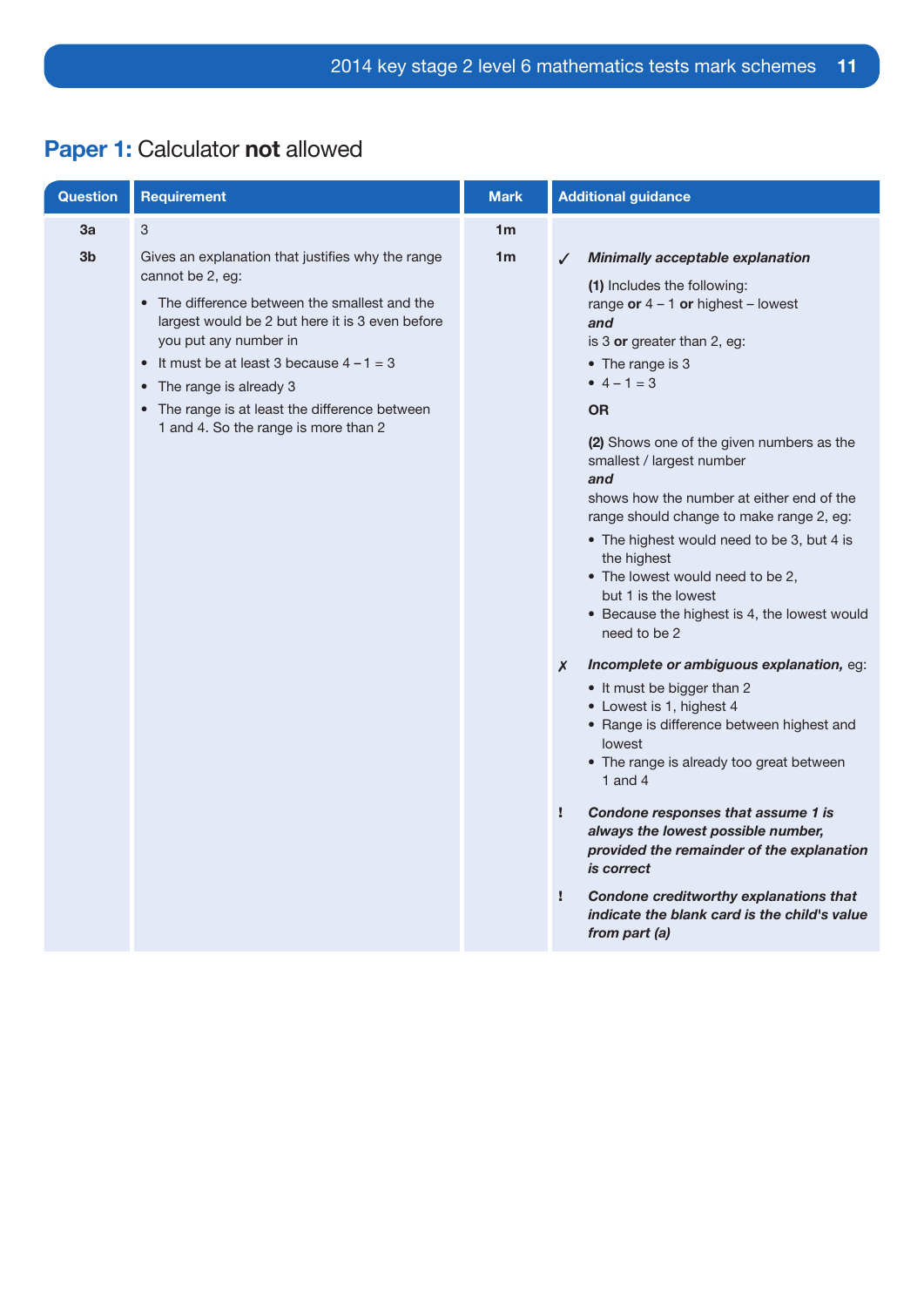| Question | <b>Requirement</b>                                                                                                                                                                       | <b>Mark</b>    | <b>Additional guidance</b>                                                                                                                                                                                                                                                                                                                                                                                                                                                                                                                                                                                                                                                                                                                                                     |
|----------|------------------------------------------------------------------------------------------------------------------------------------------------------------------------------------------|----------------|--------------------------------------------------------------------------------------------------------------------------------------------------------------------------------------------------------------------------------------------------------------------------------------------------------------------------------------------------------------------------------------------------------------------------------------------------------------------------------------------------------------------------------------------------------------------------------------------------------------------------------------------------------------------------------------------------------------------------------------------------------------------------------|
| 4a       | Gives a correct interpretation of the graph, eg:<br>• It is a straight line<br>• It goes up steadily<br>• The angle of the line stays the same<br>• The gradient of the line is constant | 1 <sub>m</sub> | Minimally acceptable explanation, eg:<br>• It is straight<br>• It doesn't bend<br>• It is a diagonal<br>Incomplete or ambiguous explanations<br>X<br>that do not sufficiently imply a constant<br>speed and / or do not demonstrate the<br>relationship holds for the entire graph, eg:<br>• The line goes straight up<br>• It is not wobbly<br>$\bullet$ It is level<br>• Every 5 mins he walks the same distance<br>• He walks 1km in the first 15 mins and<br>1km in the second 15 mins<br>ı<br><b>Values read from graph</b><br>Accept, provided it is clear the relationship<br>holds for the entire graph.<br>Values should be accurate within $+/- 0.1$ km<br>and / or $+/- 2$ minutes, eg:<br>• 0.7km every 10 minutes<br>• Every 7.5 minutes he walks about half a km |
|          |                                                                                                                                                                                          |                | Ţ<br><b>Calculation of kilometres per hour</b><br>Accept values in the range 3.7 to 4.3km per<br>hour inclusive.                                                                                                                                                                                                                                                                                                                                                                                                                                                                                                                                                                                                                                                               |
| 4b       | 08:10                                                                                                                                                                                    | 1 <sub>m</sub> | ı<br>Accept values between 08:09 and 08:11<br><i>inclusive</i><br>ı<br><b>Time</b><br>See guidance (page 7)                                                                                                                                                                                                                                                                                                                                                                                                                                                                                                                                                                                                                                                                    |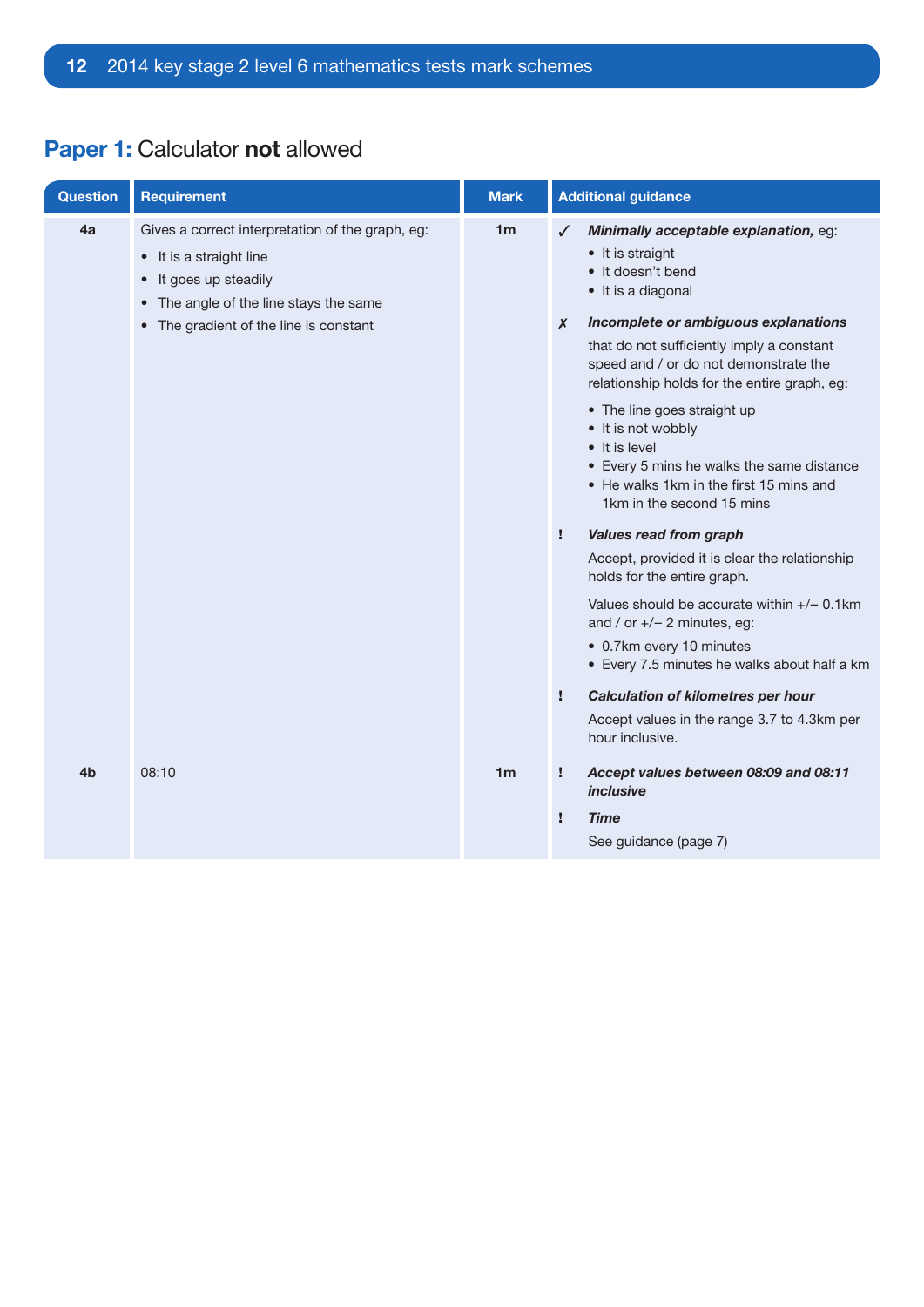| <b>Question</b> | Requirement                                                                                                              | <b>Mark</b>    | <b>Additional guidance</b>                                                                                                                                                              |
|-----------------|--------------------------------------------------------------------------------------------------------------------------|----------------|-----------------------------------------------------------------------------------------------------------------------------------------------------------------------------------------|
| 5a              | 15                                                                                                                       | 1 <sub>m</sub> |                                                                                                                                                                                         |
| 5 <sub>b</sub>  | 40                                                                                                                       | 2m             | For 2m, correct follow-through answer<br>$\overline{\mathcal{L}}$<br>from their answer to part (a) as<br>$(4 \times$ 'their a' - 20)                                                    |
|                 |                                                                                                                          | or             |                                                                                                                                                                                         |
|                 | 45 seen (total number of black counters)                                                                                 | 1 <sub>m</sub> | For 1m, correct follow-through from their<br>$\checkmark$<br>answer to part (a) as<br>$(3 \times 'their a')$ seen<br>(total number of black counters)                                   |
|                 | <b>OR</b>                                                                                                                |                | <b>OR</b>                                                                                                                                                                               |
|                 | 60 seen (total number of counters)                                                                                       |                | $(4 \times$ 'their a') seen                                                                                                                                                             |
|                 | <b>OR</b>                                                                                                                |                | (total number of counters)                                                                                                                                                              |
|                 | Shows or implies a complete, correct method, eg:                                                                         |                |                                                                                                                                                                                         |
|                 | • 0.75 of $20 = 15$ (white)<br>$20 - 15 = 5$ (black)<br>$15 \times 4 = 50$ (error)<br>$50 - 15 = 35$ (black)<br>$35 - 5$ |                |                                                                                                                                                                                         |
|                 | • $\frac{3}{4}$ of 20 is 15                                                                                              |                |                                                                                                                                                                                         |
|                 | $15 \times 4 - 20$                                                                                                       |                |                                                                                                                                                                                         |
|                 | • $15 \times 4 - 20$                                                                                                     |                |                                                                                                                                                                                         |
| 6               | All four pairs of prime numbers listed, ie:<br>$\bullet$ 5 and 31<br>7 and 29<br>13 and 23<br>17 and 19                  | 2m             | For 2m, accept all prime numbers listed in<br>$\checkmark$<br>pair order, ie:<br>• 5, 31, 7, 29, 13, 23, 17, 19                                                                         |
|                 |                                                                                                                          | or             |                                                                                                                                                                                         |
|                 | Three or four correct pairs of prime numbers<br>listed and not more than one incorrect pair of<br>numbers                | 1 <sub>m</sub> | For 1m, all eight prime numbers listed, and<br>$\checkmark$<br>no other numbers, without any indication<br>of how the numbers are paired, eg:<br>$\bullet$ 5, 7, 13, 17, 19, 23, 29, 31 |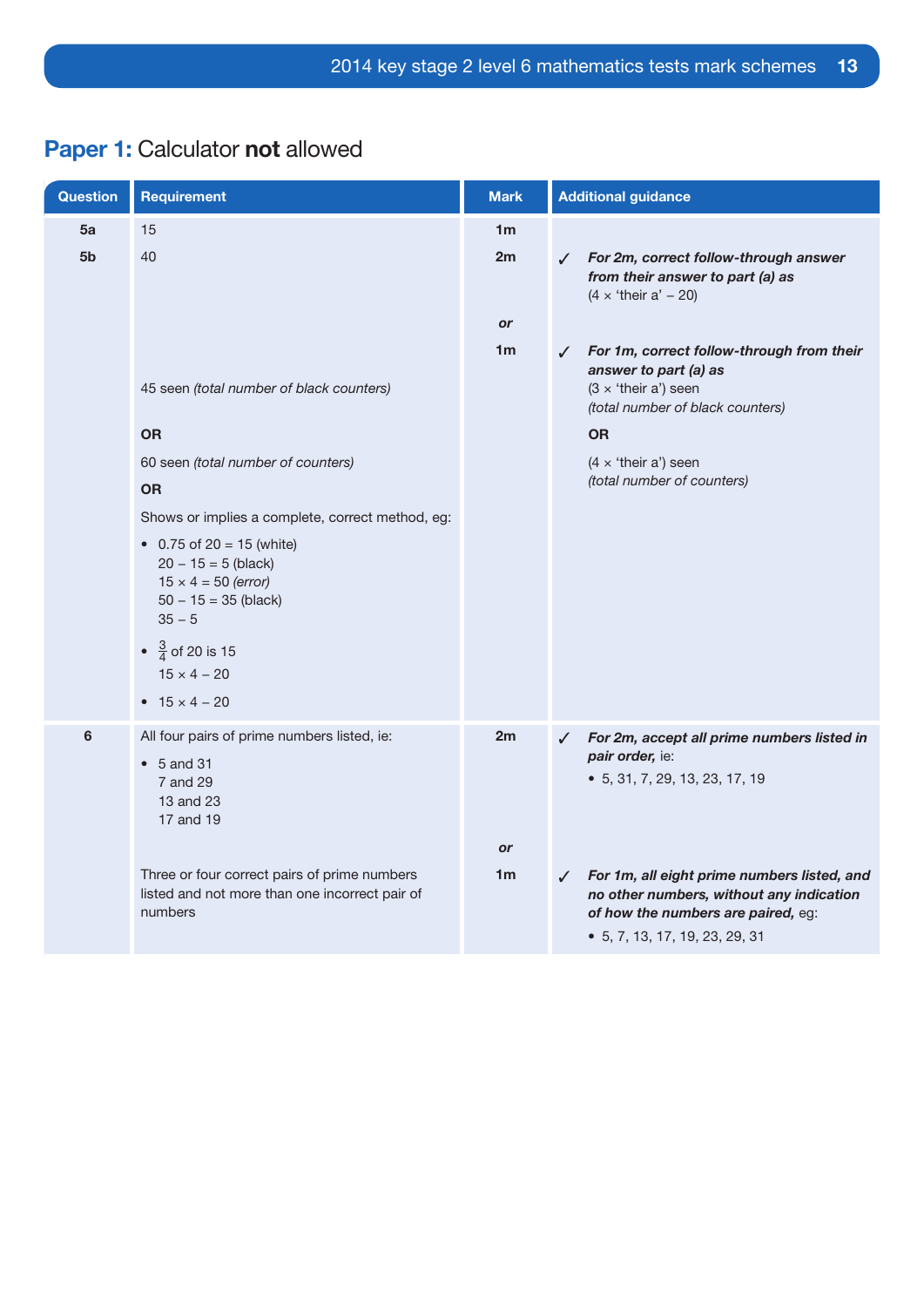| <b>Question</b>  | Requirement                                                                                                                                  | <b>Mark</b>    | <b>Additional guidance</b>                                                                                                     |
|------------------|----------------------------------------------------------------------------------------------------------------------------------------------|----------------|--------------------------------------------------------------------------------------------------------------------------------|
| $\overline{7}$   | $r = 150$ and $t = 110$                                                                                                                      | 2m<br>or       | Values must be unambiguously associated<br>✓<br>with the correct letter for the award of 2m<br>or 1m                           |
|                  |                                                                                                                                              | 1 <sub>m</sub> |                                                                                                                                |
|                  | $r$ or $t$ correct                                                                                                                           |                | ÷<br>Answers for r and t transposed                                                                                            |
|                  | <b>OR</b>                                                                                                                                    |                | If $r$ is 110 and $t$ is 150, then award 1m                                                                                    |
|                  | Shows or implies a complete, correct method for<br>both angles, eg:                                                                          |                | Follow-through from incorrect base angle<br>Ţ<br>seen on the diagram                                                           |
|                  | • $40 + 50 + 50 = 180$ (error)<br>$360 - 50 - 50 - 50 = 210$<br>$180 - 50 = 130$                                                             |                | Award 1m if both $r$ and $t$ correctly follow<br>through from an incorrect angle seen at base<br>of an isosceles triangle, eg: |
|                  |                                                                                                                                              |                | $60^\circ$<br>$60^\circ$<br>$60^\circ$<br>$60^\circ$<br>60<br>$60^\circ$<br>$r = 360 - 180 = 180$                              |
|                  |                                                                                                                                              |                | $t = 180 - 60 = 120$                                                                                                           |
| 8a               | Gives a pair of numbers to make the calculation<br>correct, eg:<br>$\overline{\mathbf{c}}$<br>3<br>5<br>10                                   | 1 <sub>m</sub> | <b>Accept the following</b><br>✓<br>-10<br>$\boxed{-2}$ 5<br>Use of non-integers, eg:<br>$\boldsymbol{x}$<br>$\frac{1}{3.33}$  |
| 8b               | Gives a different pair of numbers to make the<br>calculation correct                                                                         | 1 <sub>m</sub> |                                                                                                                                |
| $\boldsymbol{9}$ | 8 faces and 12 edges                                                                                                                         | 1 <sub>m</sub> |                                                                                                                                |
| 10               | 2.5                                                                                                                                          | 1 <sub>m</sub> | <b>Equivalent fractions or decimals</b><br>✓                                                                                   |
| 11               | 12                                                                                                                                           | 2m             |                                                                                                                                |
|                  |                                                                                                                                              | or             |                                                                                                                                |
|                  | Shows or implies a complete correct method, eg:<br>• $4 \times 6 \div 2 = 13$ (error)<br>• $60 - (10 \times 6 \div 2) - (6 \times 6 \div 2)$ | 1 <sub>m</sub> |                                                                                                                                |
|                  | $• 60 - 48$                                                                                                                                  |                |                                                                                                                                |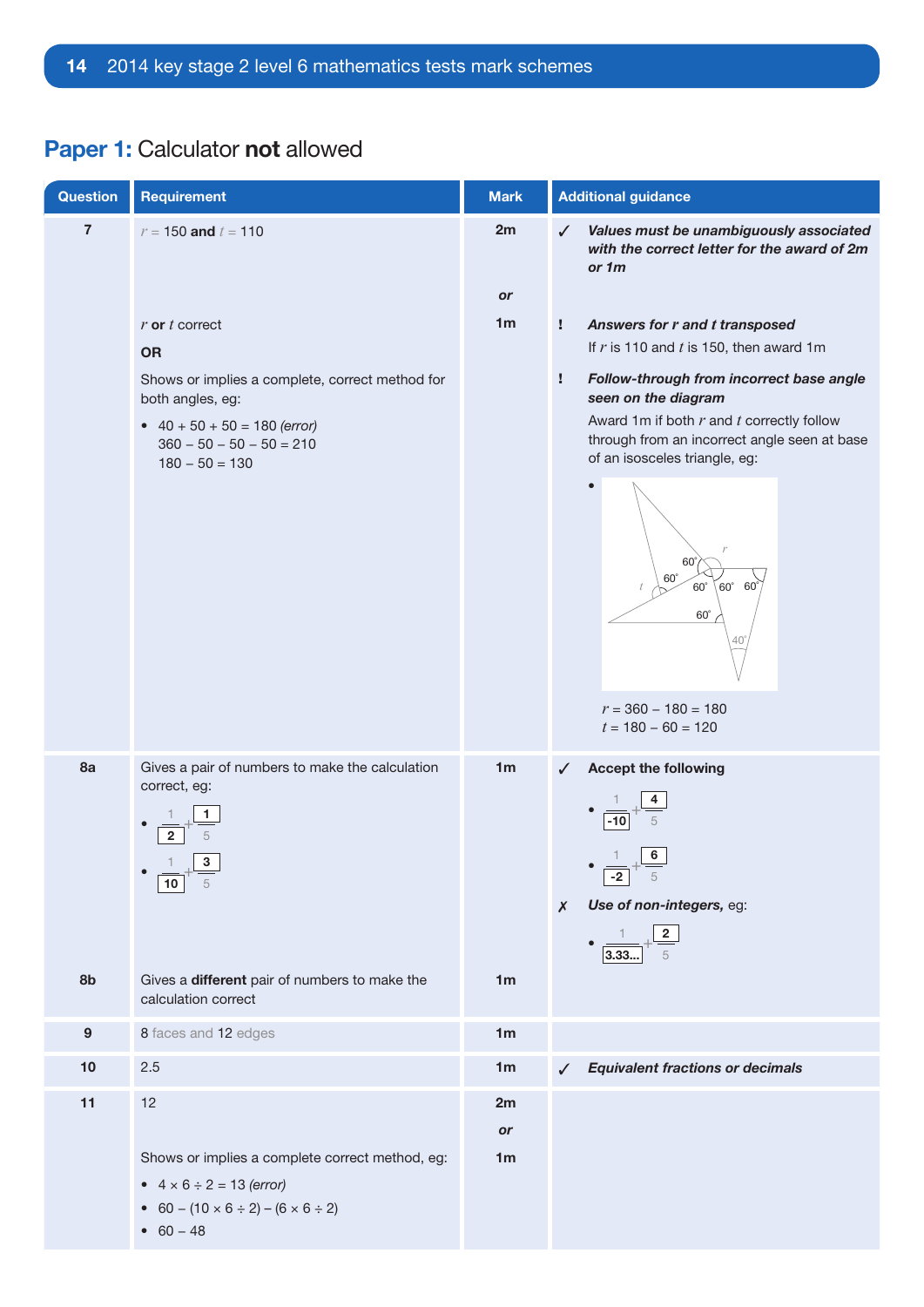| <b>Question</b> | <b>Requirement</b>                                                                                                                                                                                                                                                                                                                                                                                                                                                                                                                                                                                                       | <b>Mark</b>    | <b>Additional guidance</b>                                                                                                                                                                                                                                                                   |
|-----------------|--------------------------------------------------------------------------------------------------------------------------------------------------------------------------------------------------------------------------------------------------------------------------------------------------------------------------------------------------------------------------------------------------------------------------------------------------------------------------------------------------------------------------------------------------------------------------------------------------------------------------|----------------|----------------------------------------------------------------------------------------------------------------------------------------------------------------------------------------------------------------------------------------------------------------------------------------------|
| 12              | 216<br>54 seen (angle for mushroom soup)<br><b>OR</b><br>Shows or implies a correct method for tomato<br>soup with not more than one computational<br>error, eg:<br>• $360 - 90 = 240$ (error)<br>$240 \div 5 = 48$                                                                                                                                                                                                                                                                                                                                                                                                      | 3m<br>or<br>2m |                                                                                                                                                                                                                                                                                              |
|                 | $48 \times 4 = 192$<br>• $0.6 \times 360$<br>$\bullet$ 25% = chicken<br>$75\% \div 5 = 15\%$<br>15% of $360^\circ = 54^\circ$<br>$54^{\circ} \times 4$                                                                                                                                                                                                                                                                                                                                                                                                                                                                   | or             |                                                                                                                                                                                                                                                                                              |
|                 | Shows the angle representing tomato soup<br>and mushroom soup is 270<br><b>OR</b><br>60% or $\frac{3}{5}$ seen (as evidence of a correct method<br>for tomato soup)<br><b>OR</b><br>Shows or implies a correct method for finding the<br>angle required to represent mushroom soup, eg:<br>• $360^{\circ} - 90^{\circ} = 260^{\circ}$ (error)<br>$260^{\circ} \div 5 = 40^{\circ}$ (error)<br><b>OR</b><br>Shows or implies a correct method for tomato<br>soup with more than one computational error, eg:<br>• $360^{\circ} - 90^{\circ} = 240^{\circ}$ (error)<br>$240^{\circ} \times 4 \div 5 = 200^{\circ}$ (error) | 1 <sub>m</sub> | Tomato soup is 270°<br>$\boldsymbol{x}$<br>Methods involving drawings of pie charts,<br>$\boldsymbol{x}$<br>without any values given<br>Accept equivalent fractions or decimals,<br>$\checkmark$<br>eg:<br>• $\frac{6}{10}$<br>$\bullet$ 0.6<br>Do not accept 60 or 60° for 60%<br>X         |
| 13a             | $P$ is $(-12, -30)$                                                                                                                                                                                                                                                                                                                                                                                                                                                                                                                                                                                                      | 1 <sub>m</sub> | T<br><b>Coordinates</b><br>See guidance (page 8)<br>Unambiguous answers written on the<br>$\checkmark$<br>diagram                                                                                                                                                                            |
| 13 <sub>b</sub> | Q is (38, -30)                                                                                                                                                                                                                                                                                                                                                                                                                                                                                                                                                                                                           | 1 <sub>m</sub> | I.<br>Answers for P and Q transposed<br>Award 1 mark for Q only, ie:<br>• $\triangleright$ is (38, -30)<br>Q is (-12, -30)<br>I.<br>Answer for Q correctly follows through<br>from an incorrect answer for P<br>Award 1m for Q for follow-through from P as<br>('their $x'$ + 50, 'their y') |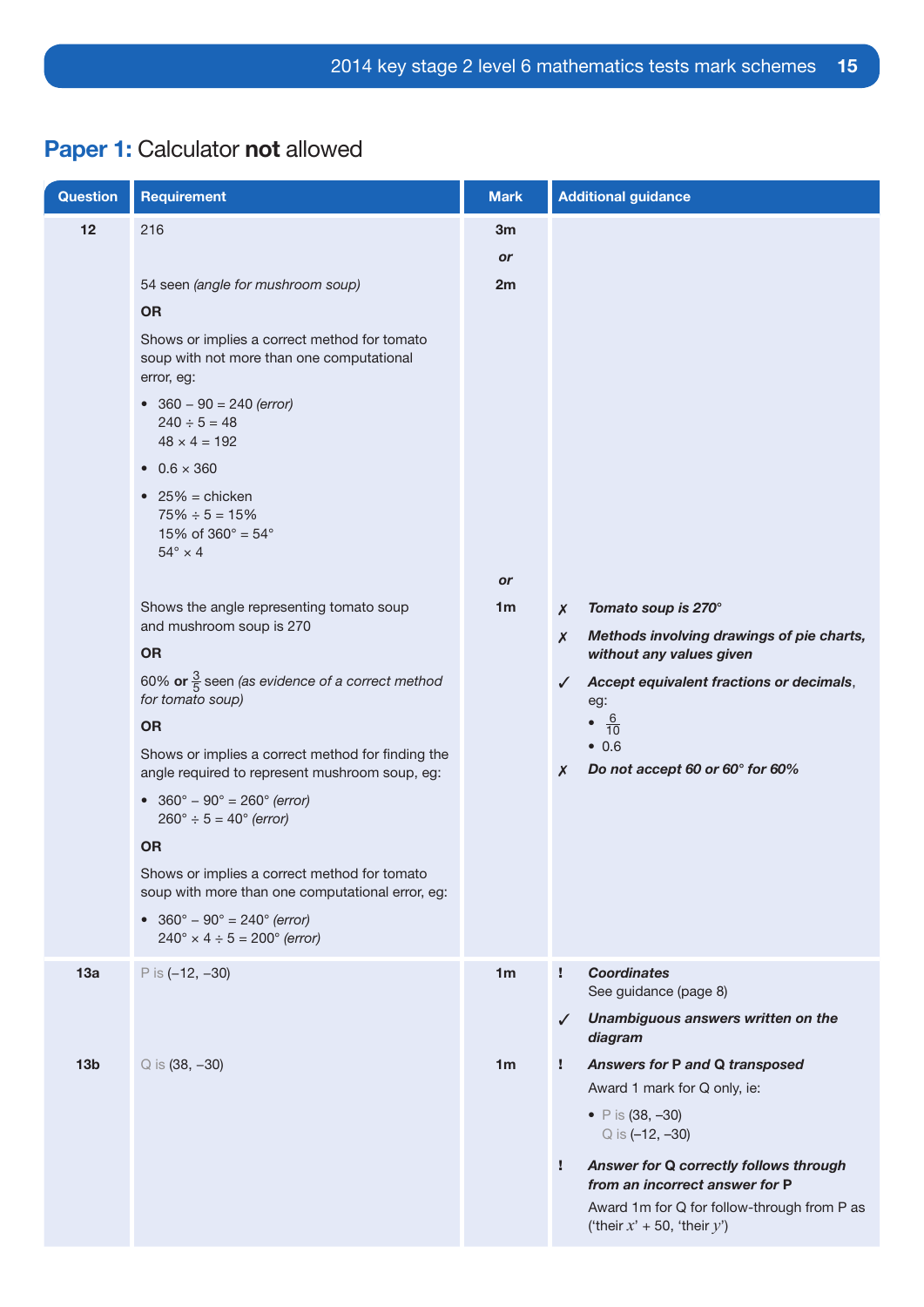| <b>Question</b>      | Requirement                                            | <b>Mark</b>                      | <b>Additional guidance</b>                                                                                                                                                                                                                                                                 |
|----------------------|--------------------------------------------------------|----------------------------------|--------------------------------------------------------------------------------------------------------------------------------------------------------------------------------------------------------------------------------------------------------------------------------------------|
| 1a<br>1 <sub>b</sub> | $n + 3$ or $3 + n$<br>$2m - 5$                         | 1 <sub>m</sub><br>1 <sub>m</sub> | Ţ<br>Algebra<br>See guidance (page 9)<br>I.<br>Alternative letter used, eg, for part (a),<br>accept $m$ used instead of $n$ , if the expression<br>is otherwise correct:<br>$\bullet$ $m+3$<br>Condone unsimplified or unconventional<br>I.<br>algebra, eg, for part (b):<br>• $m + m - 5$ |
|                      |                                                        |                                  | • $m2 - 5$                                                                                                                                                                                                                                                                                 |
| 2a                   | Draws an arrow pointing to 12                          | 1 <sub>m</sub>                   | Unambiguous indication of 12, eg:<br>$\checkmark$<br>• an arrow drawn within 2mm of the mark<br>for $12$<br>• 12 circled                                                                                                                                                                   |
| 2 <sub>b</sub>       | Draws a cross on 7                                     | 1 <sub>m</sub>                   | <b>Unambiguous indication of 7, eg:</b><br>$\checkmark$<br>• a cross drawn within 2mm of the mark<br>for 7<br>• 7 circled                                                                                                                                                                  |
| 3a                   | 178                                                    | 1 <sub>m</sub>                   |                                                                                                                                                                                                                                                                                            |
| 3 <sub>b</sub>       | $\sqrt{5}$                                             | 1 <sub>m</sub>                   |                                                                                                                                                                                                                                                                                            |
| 4                    | 75 and 48 in either order                              | 2m<br>or                         | Ţ<br>Ratios given in each box, ie:<br>48:60 and 60:75<br>Condone, for 2m or 1m                                                                                                                                                                                                             |
|                      | Gives one correct value                                | 1 <sub>m</sub>                   |                                                                                                                                                                                                                                                                                            |
| 5a                   | Gives an answer in the range 1.8 to 2.2<br>inclusive   | 1 <sub>m</sub>                   | Accept correct values given in hours and<br>$\checkmark$<br><i>minutes</i> , ie:<br>Accept answers in the range<br>1 hour 48 minutes to<br>2 hours 12 minutes inclusive                                                                                                                    |
| 5 <sub>b</sub>       | Gives an answer in the range 0.35 to 0.45<br>inclusive | 1m                               | Ţ<br><b>Time</b><br>See guidance (page 7)                                                                                                                                                                                                                                                  |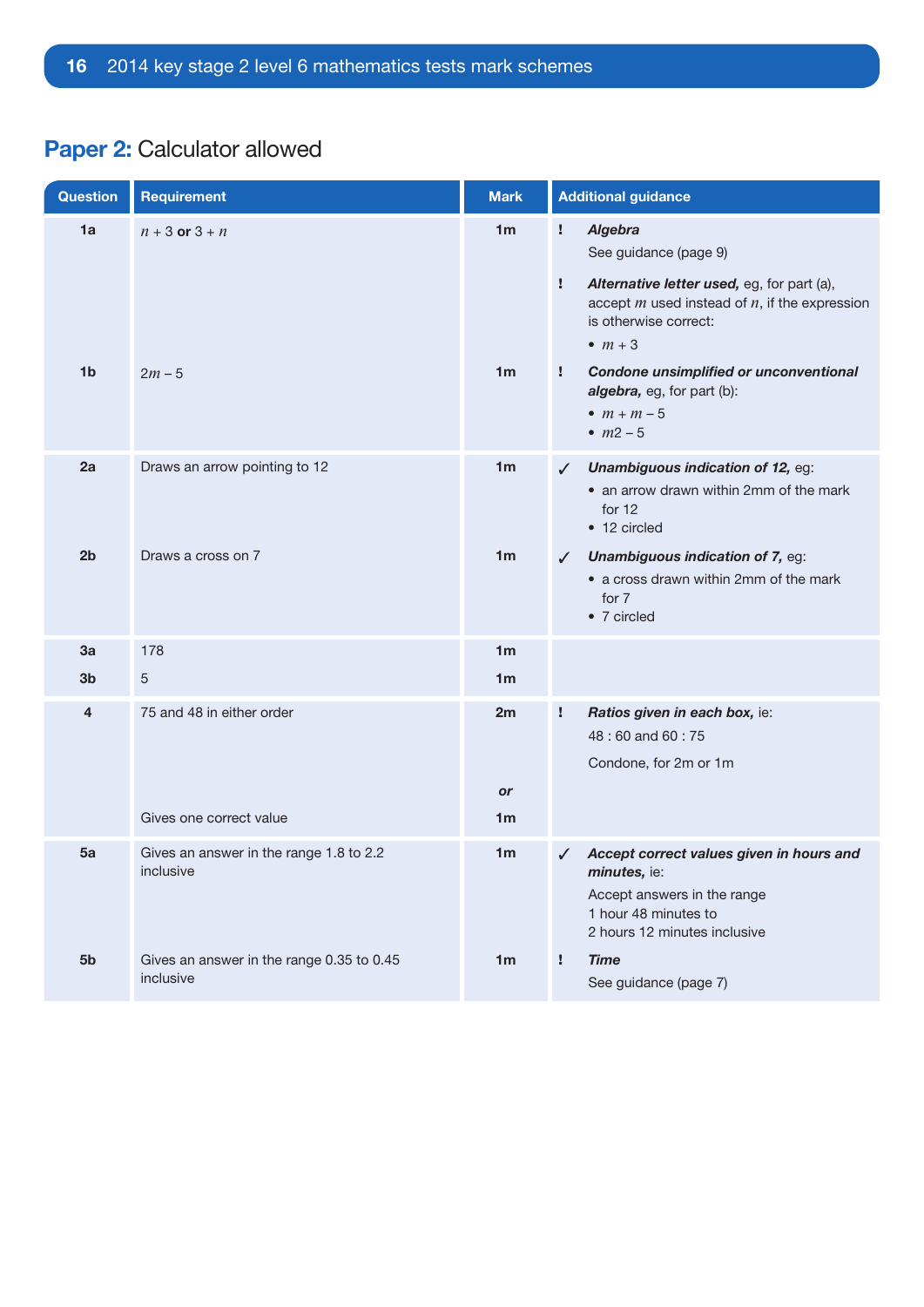| <b>Question</b> | <b>Requirement</b>                                                                                                                                                                                                                                                                                                                 | <b>Mark</b>                      | <b>Additional guidance</b>                                                                                                                                                                                                                                                                                                                                                                                                                                                                                                                                                                                                                                      |
|-----------------|------------------------------------------------------------------------------------------------------------------------------------------------------------------------------------------------------------------------------------------------------------------------------------------------------------------------------------|----------------------------------|-----------------------------------------------------------------------------------------------------------------------------------------------------------------------------------------------------------------------------------------------------------------------------------------------------------------------------------------------------------------------------------------------------------------------------------------------------------------------------------------------------------------------------------------------------------------------------------------------------------------------------------------------------------------|
| 6a              | 5.50                                                                                                                                                                                                                                                                                                                               | 2m                               | Ţ<br><b>Money</b><br>See guidance (page 6)<br>For 2m and 1m, do not accept misreads of<br>$\boldsymbol{x}$<br>numbers given as words, eg:<br>• four instead of five                                                                                                                                                                                                                                                                                                                                                                                                                                                                                             |
|                 |                                                                                                                                                                                                                                                                                                                                    | or                               |                                                                                                                                                                                                                                                                                                                                                                                                                                                                                                                                                                                                                                                                 |
| 6 <sub>b</sub>  | 22 seen<br><b>OR</b><br>Shows or implies a complete, correct method, eg:<br>• $c = £4.50 + £3.50 \times 5$<br>$=$ £4.50 + £17.50 = £21 (error)<br>£21 $\div$ 4<br>3                                                                                                                                                                | 1 <sub>m</sub><br>1 <sub>m</sub> | For 1m, accept answers with incorrect or<br>I.<br>ambiguous units as evidence of a correct<br>method, eg:<br>$\cdot$ £550<br>$\bullet$ £550p<br>$\cdot$ £5.5<br>I.<br><b>Correct embedded solutions</b><br>For 1m, condone a response which shows<br>£5.50 embedded irrespective of how it is<br>obtained<br>Incomplete methods, eg:<br>X<br>• $3.50 \times 5 = 17.50$<br>• $14.50 \div 4 = 3.63$                                                                                                                                                                                                                                                               |
| 7a              | 36                                                                                                                                                                                                                                                                                                                                 | 1 <sub>m</sub>                   | <b>Equivalent fractions or decimals</b><br>$\boldsymbol{x}$                                                                                                                                                                                                                                                                                                                                                                                                                                                                                                                                                                                                     |
| 7b              | 46                                                                                                                                                                                                                                                                                                                                 | 1m                               | <b>Equivalent fractions or decimals</b><br>$\boldsymbol{x}$                                                                                                                                                                                                                                                                                                                                                                                                                                                                                                                                                                                                     |
| 8               | Gives a correct explanation that converts<br>the given fractions to decimals or fractions<br>with a common denominator / numerator or<br>percentages, eg:<br>• $\frac{4}{7} = \frac{36}{63}$ but $\frac{5}{9} = \frac{35}{63}$<br>$\bullet$ 0.57142 > 0.55555<br>• Because there is a $\frac{1}{63}$ difference between the<br>two | 1 <sub>m</sub>                   | $\sqrt{F}$ For $\frac{4}{7}$ accept:<br>• $0.57()$ or $57(%)$<br>$\sqrt{6}$ For $\frac{5}{9}$ accept:<br>• 0.56 or 0.55() or 56(%) or 55(%)<br>Minimally acceptable explanations, eg:<br>$\bullet$ $\frac{36}{63}$ $\frac{35}{63}$<br>$0.56$ 0.57<br>Incomplete explanations that fail to convert<br>X<br>both fractions to a common format, eg:<br>• $\frac{4}{7}$ is 0.57 so it is bigger<br>• 9ths are smaller than 7ths and there is only<br>one more 9th than 7th so $\frac{4}{7}$ is greater<br><b>Condone method of conversion</b><br>Ţ<br>incorrectly expressed in an otherwise<br>correct explanation, eg:<br>• $\frac{4}{7} \times 9 = \frac{36}{63}$ |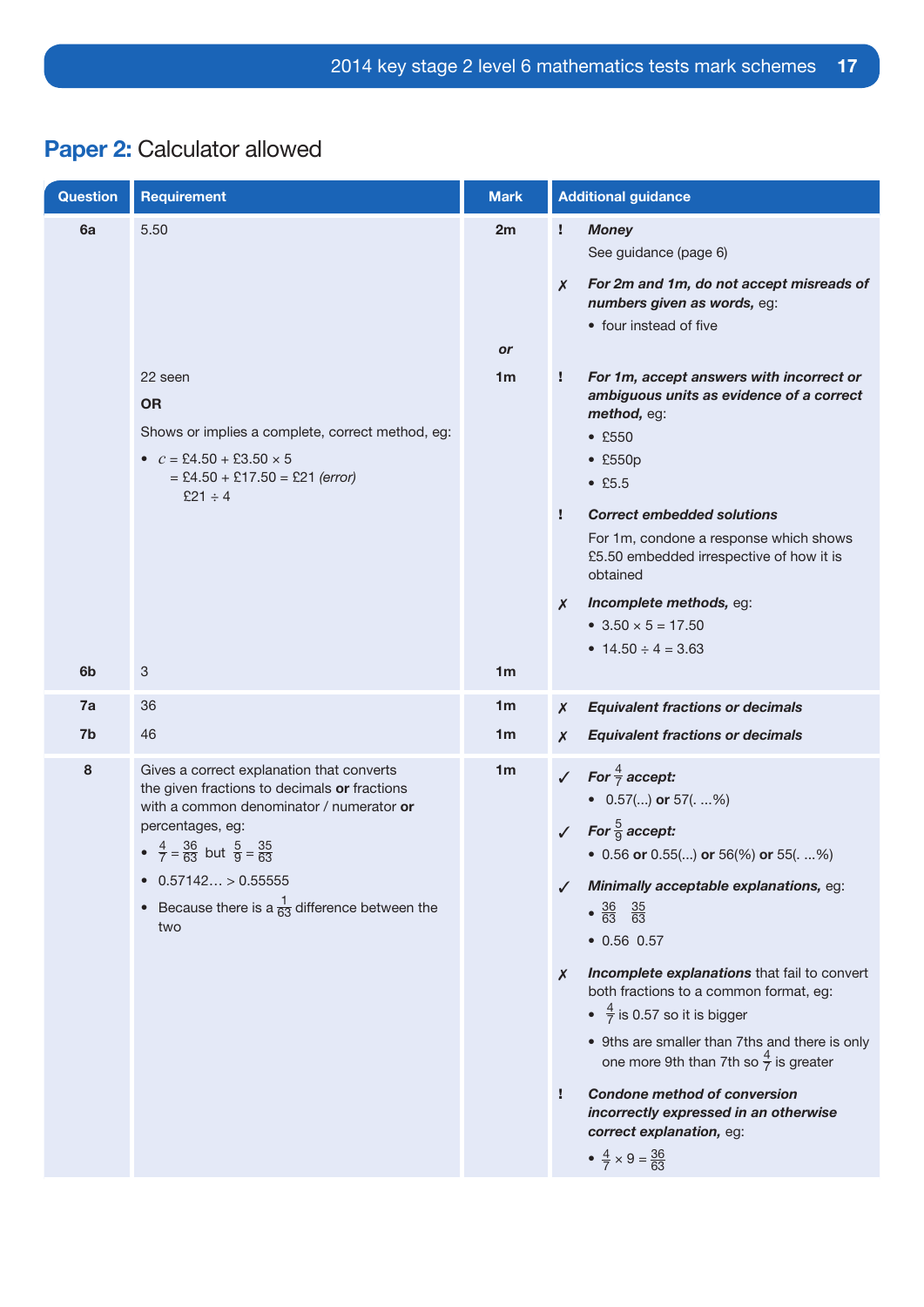| Question         | <b>Requirement</b>                                                                                                                                                                               | <b>Mark</b>    | <b>Additional guidance</b>                           |
|------------------|--------------------------------------------------------------------------------------------------------------------------------------------------------------------------------------------------|----------------|------------------------------------------------------|
| $\boldsymbol{9}$ | Gives two numbers which differ by 1, the lower of<br>which is in the range 2.5 to 2.5823 exclusive, eg:                                                                                          | 2m             | Numbers may be given in either order<br>$\checkmark$ |
|                  | • 2.55 and 3.55                                                                                                                                                                                  |                |                                                      |
|                  |                                                                                                                                                                                                  | or             |                                                      |
|                  | Gives at least one number in the range<br>2.5 to 2.5823 exclusive                                                                                                                                | 1 <sub>m</sub> |                                                      |
|                  | or<br>3.5 to 3.5823 exclusive                                                                                                                                                                    |                |                                                      |
| 10               | 32                                                                                                                                                                                               | 2m             |                                                      |
|                  |                                                                                                                                                                                                  | or             |                                                      |
|                  | 160 seen (the total children in the school)                                                                                                                                                      | 1 <sub>m</sub> | Do not accept 160° or 160%<br>X                      |
|                  | <b>OR</b>                                                                                                                                                                                        |                |                                                      |
|                  | Shows or implies a complete, correct method, eg:                                                                                                                                                 |                |                                                      |
|                  | • $35 + 45 = 90$ (error)                                                                                                                                                                         |                |                                                      |
|                  | $100 - 90 = 10$<br>$56 \div 35 = 1.6$                                                                                                                                                            |                |                                                      |
|                  | $1.6 \times 10 = 16$                                                                                                                                                                             |                |                                                      |
|                  | $\bullet$ 35% of children = 56<br>total children = $56 \times 100 \div 35 = 150$ (error)<br>Reception = $100 - (45 + 35)\% = 20\%$<br>Reception = $20\%$ of 150<br>$0.2 \times 150 = 40$ (error) |                |                                                      |
|                  | • 35% is 56<br>5% is 8<br>20% is $4 \times 8 = 24$ (error)                                                                                                                                       |                |                                                      |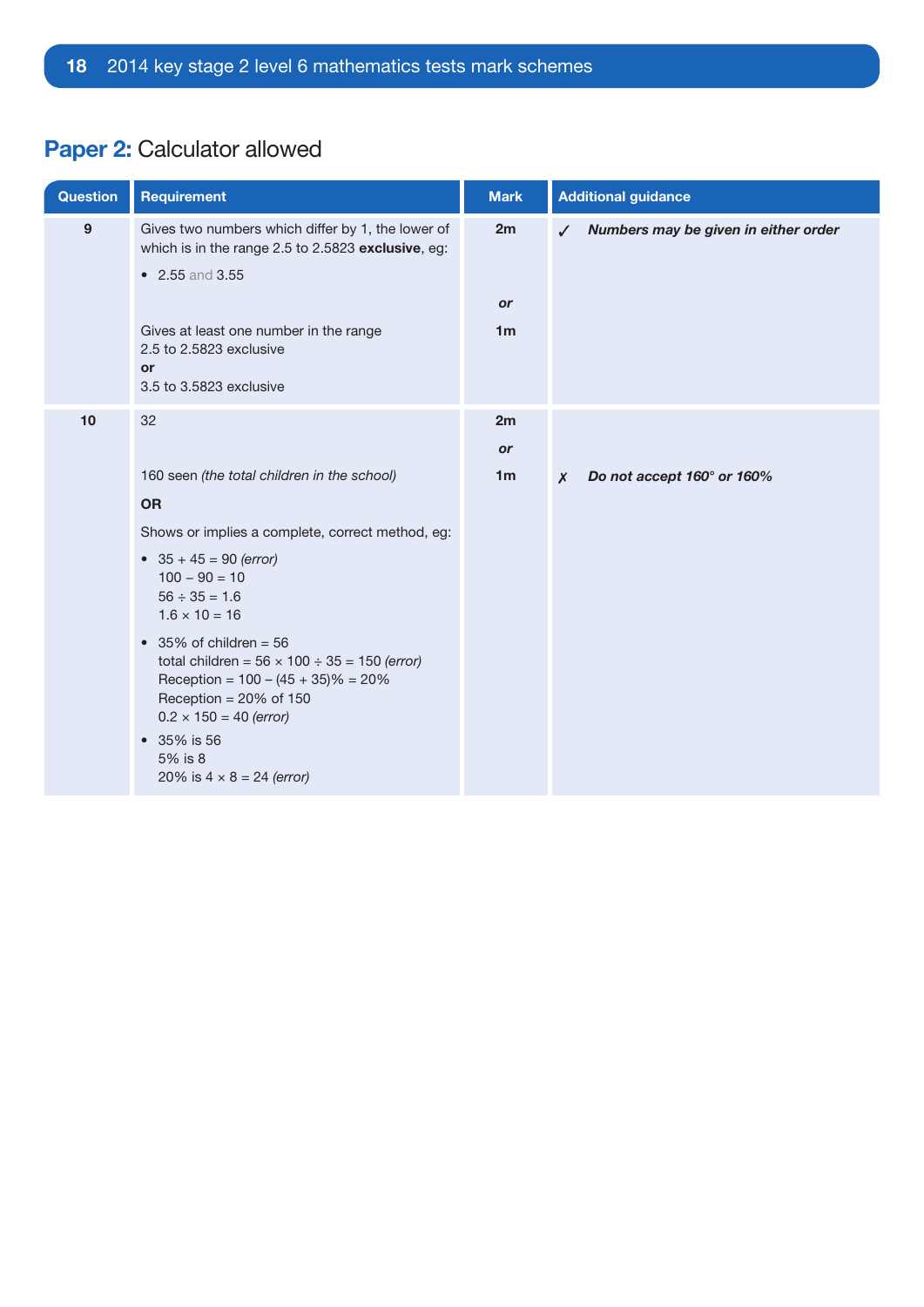| <b>Question</b> | Requirement                                                                                                                                                                                                                                                                                                                                                     | <b>Mark</b>                | <b>Additional guidance</b>                                                                                                                                                                                                                                                                                                                                                                 |
|-----------------|-----------------------------------------------------------------------------------------------------------------------------------------------------------------------------------------------------------------------------------------------------------------------------------------------------------------------------------------------------------------|----------------------------|--------------------------------------------------------------------------------------------------------------------------------------------------------------------------------------------------------------------------------------------------------------------------------------------------------------------------------------------------------------------------------------------|
| 11              | 25.7                                                                                                                                                                                                                                                                                                                                                            | 2m                         | I.<br><b>Measures</b><br>See guidance (page 7)<br>Equivalent fractions or decimals, eg:<br>$\checkmark$<br>• $25\frac{7}{10}$<br>Accept 25 or 26 (an answer that has been<br>$\checkmark$<br>rounded or truncated)<br>For 2m, use of $\pi$ other than 3 or 3.14<br>$\checkmark$<br>(the given approximation), ie:<br>• 25.71<br>• $25.7()$<br>• 25.5<br>• $10 + 5\pi$<br>• $25\frac{5}{7}$ |
|                 | 15.7 seen (half the perimeter of the circle, without<br>the straight edge added)<br><b>OR</b><br>Shows or implies a complete, correct method, eg:<br>• $\frac{1}{2}$ (3.14 $\times$ 10) + 10                                                                                                                                                                    | or<br>1 <sub>m</sub>       | For 1m, use of $\pi$ other than 3 or 3.14<br>$\checkmark$<br>(the given approximation), ie:<br>• 15.71<br>• $15.7()$<br>• 15.5<br>$\bullet$ 5 $\pi$<br>• $15\frac{5}{7}$                                                                                                                                                                                                                   |
| 12              | 11 OR 12 OR<br>any value between 11.5 and 11.6 inclusive<br>Any value between 277 and 288 inclusive seen<br>(value takes account of seconds in a minute and<br>minutes in an hour)<br><b>OR</b><br>Any value between 694 and 695 inclusive seen<br>(value takes account of hours in a day and either<br>seconds in a minute or minutes in an hour)<br><b>OR</b> | 2m<br>or<br>1 <sub>m</sub> |                                                                                                                                                                                                                                                                                                                                                                                            |
|                 | Shows or implies a complete, correct method, eg:<br>• 1 000 000 $\div$ 60 $\div$ 60 $\div$ 24<br>• 1 000 000 $\div$ 86 400<br>• $16666 \div 60 \div 24$                                                                                                                                                                                                         |                            | Place value errors in the value taken<br>X<br>for one million in an otherwise correct<br>method, eg:<br>• 100 000 $\div$ 60 $\div$ 60 $\div$ 24                                                                                                                                                                                                                                            |